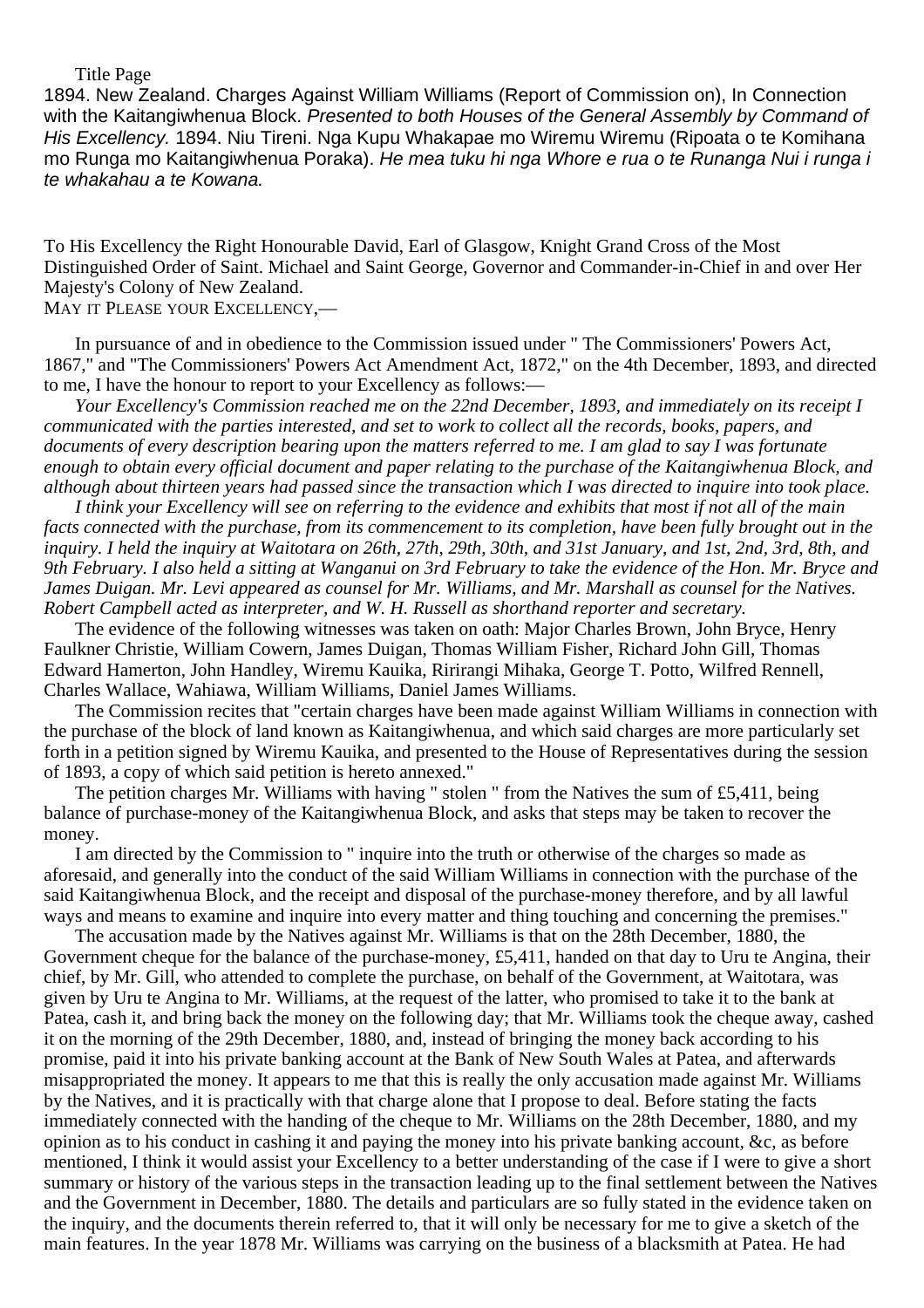acquired a knowledge of the Maori language, and had obtained a certificate as a licensed interpreter under" The Native Land Act, 1873." In the month of May, or June, 1878, he arranged with Wiremu Kauika and several other Natives, members of the Ngarauru Tribe, to purchase from the tribe a block of land, situate between the Waitotara and Patea Rivers (see plan annexed) known as " Kaitangiwhenua," and supposed to contain an area of 200,000 acres, or thereabouts. The terms were 2s. 6d. per acre, £200 to be paid in cash, and the balance when the land had passed through the Native Land Court. At this time the land had not passed through the Native Land Court, and, by section 87 of the Act of 1873, the agreement was" absolutely void."

Mr Williams being a licensed interpreter, did not think it was advisable that his name should appear in the transaction, so he arranged with Mr. William Cowern, of Patea, auctioneer, that if Mr. Cowern would lend his name, and appear as the ostensible purchaser of the block, he (Cowern) should have a half-interest in the speculation. A deed of conveyance from Kauika and others to Mr Cowern was drawn up and signed by Kauika and several of the Natives. Mr. Williams, although interested in the transaction, acted as interpreter. (See deed of 10th June, 1878.) The Natives who signed, the deed therein acknowledged the receipt of the sum of £200, and on the same day viz., 10th June, Kauika, who was looked upon as the chief vendor, made a statutory declaration, under " The Native Lands Frauds Prevention Act, 1870," that the said sum of £200 had been duly paid. This declaration was interpreted to Kauika by Mr. Williams. (See statutory declaration, 10th June, 1878) At the time this declaration was made Mr. Williams knew that the £200 had not been paid—in other words, that the Native was making a false declaration. No money was paid to the Natives on the 10th June: but, on 11th June, the sum of £50 was paid by Williams to Kanika. The evidence as to any further payments is exceedingly unsatisfactory. Mr. Williams alleges that he paid two sums to Uru te Angina on 13th June, viz., £150 and £300, but the evidence of payment is not altogether satisfactory or conclusive. Immediately after this deed was signed, Mr. Williams offered to sell the block to the Government, and, after some negotiations with Mr. Sheehan, who was then Native Minister, the Government agreed to give Mr.. Williams £1,000 cash for the purchase as it stood, and, in addition, agreed to employ him at a salary of £400 a year and travelling-allowances to put the block through the Court. On the 5th November, 1878, Mr. Cowern assigned the purchase to the Government (see deed, 5th November, 1878, indorsed on deed of 10th June, 1878), and on the same day a cheque for  $\pounds1,000$ was handed over to Mr. Williams (see voucher, 5th November, 1878). Mr. Cowern signed the deed and voucher referred to, but it was Mr. Williams who actually received the £1,000 cheque. Mr. Williams could not explain what became of this money. There was no settlement between Mr. Cowern and Mr. Williams for some time, but finally Mr. Cowern took Mr. Williams's promissory note for £150, and an assignment of an interest which Mr. Williams was supposed to have in another block called Kerikerirua, in settlement of the Kaitangiwhenua transaction. About the end of 1878 Mr. Williams took his two sons, William and Daniel, into partnership with him, and under the style of "Williams and Sons " they carried on the business of blacksmiths and coachbuilders at Patea. There was some dispute at the inquiry about this partnership. Mr. Williams endeavoured to show that he was not really a member of the firm. The evidence, however, satisfied me that he was, and continued to be down to the date of his bankruptcy in July, 1881, a member of the firm of " Williams and Sons." After the deed of 5th November, 1878, was signed, Mr. Williams, as a Government official (his title was " Land Purchase Officer "), commenced to act for the Government in connection with the completion of the purchase of the block. Up to 18th July, 1880, large sums of money, amounting in all to £5,600 odd, Kaitangiwhenua purchase-money, went through his hands. These moneys came to Mr. Williams through Major Charles Brown, who held the position of Land Purchase Commissioner at New Plymouth. The account kept by Mr. Rennell, Major Brown's clerk at New Plymouth, was produced (see cash-book, folio 230) and shows the various items. The *modus operandi* was this: Mr. Williams would get a Native to sign a Government voucher, to be forwarded on to Major Brown, and when it was passed by the Treasury Major Brown sent Mr. Williams the money to pay over to the Natives. In August, 1879, Mr Williams opened an " official account " in the Bank of New Zealand, Patea. (See W. Williams's official account.) This account was discontinued about the end of 1879. Mr. Williams was unable to give any satisfactory reason for not continuing the account. On referring to the account it will be seen that only about £1,600 of the Kaitangiwhenua purchase-money went through the account; and it will also be noticed that £740 of that amount was drawn out by Mr. Williams and paid into his private account at the Bank of New Zealand. (See Mr. Williams's private bank account with the Bank of New Zealand.) During all this time—that is to say, from 1878 to the date of the final settlement between the Government and the Natives, on 28th December, 1880—Mr. Williams and the firm of Williams and Sons had, apparently, numerous and extensive dealings and transactions with the Ngarauru (Kaitangiwhenua) Natives. No proper books or accounts showing these transactions were kept or produced, and Mr. Williams was unable to throw much light on them. The Natives never had any proper accounts rendered to them by Mr. Williams or Williams and Sons showing these transactions, and the state of the accounts between them. The money received by Mr. Williams from Major Brown for payment to the Natives was mixed up with Mr. Williams's private funds, and I found it quite impossible to get from Mr. Williams any proper account of how the money received by him from Major Brown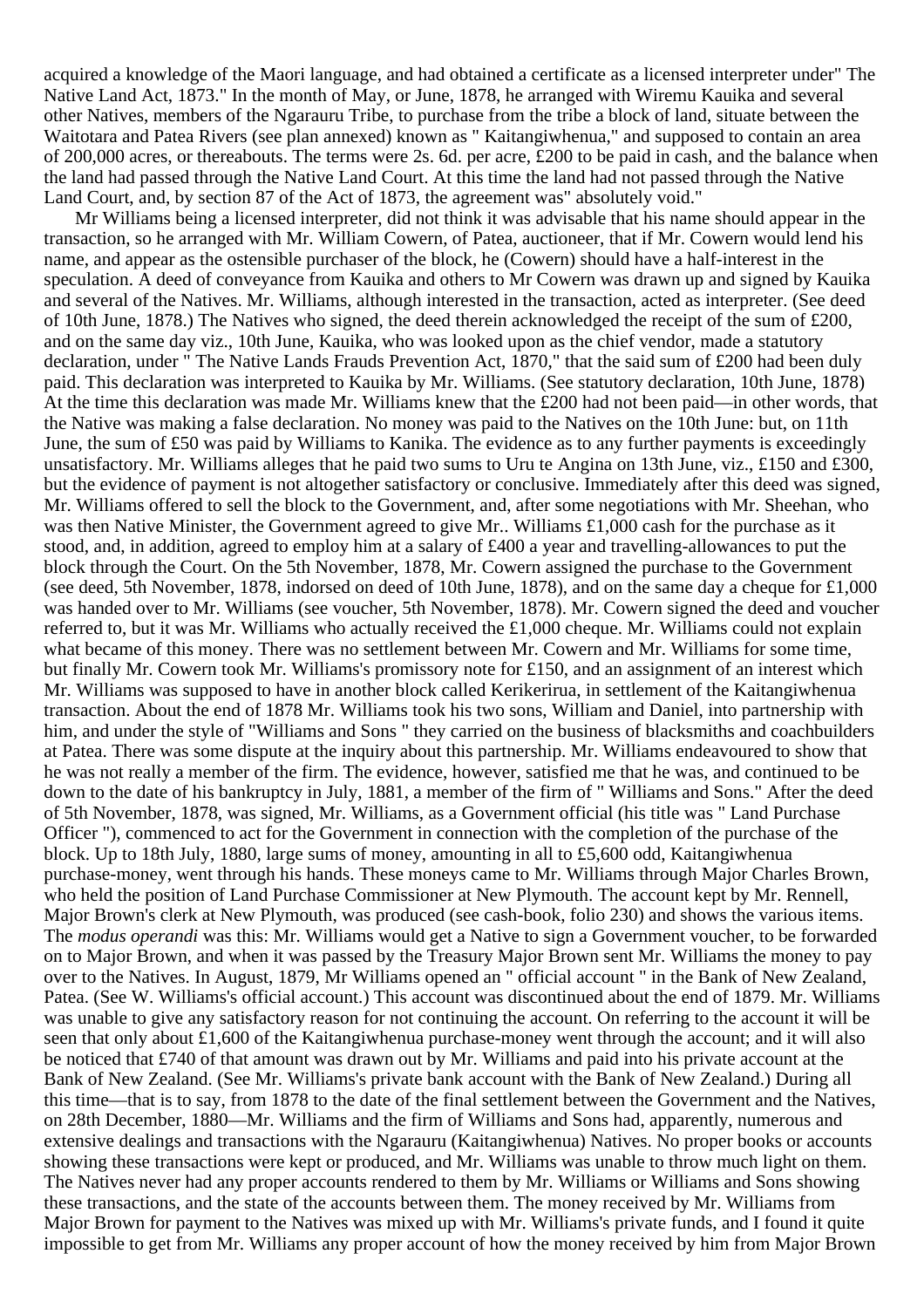was disbursed or disposed of by him. The Natives apparently had very great confidence in Mr. Williams, and signed almost anything he put before them. The vouchers representing the £5,600 odd before referred to were all signed and sent in before the amounts represented by them were received by Mr. Williams from Major Brown. On 17th September, 1880, the Native Lands Court gave judgment, and decreed that the block should be vested in Kauika and five other Native chiefs of the Ngarauru Tribe. (See memorial of ownership, 17th September, 1880, Vol. ii., folio 46; see *Gazette* No. 97, 16th October, 1880, page 1504.) Wiremu Kauika and Wahiawa are the only surviving grantees; the others have died since the purchase was completed. Prior to this the Hon. Mr. Bryce, who was Native Minister, had given instructions that no further payments were to be made on Kaitangiwhenua till the title had been finally settled by the Native Land Court—i.e., till the three months allowed by the Act for applications for rehearing had expired. On 18th September, 1880, the conveyance from the six Native grantees or owners was duly signed by them, (See deed of 18th September, 1880, Kauika and others to the Queen.)

In the month of October, 1880, Mr. Williams's services as Land Purchase Officer were finally dispensed with, and at the end of that month he ceased to be a Government officer. (See correspondence as to his dismissal, reappointment, and final dismissal, with file of Government papers.) It will be seen on reference to this correspondence that on 19th April, 1880, the Hon. Mr. Bryee gave directions that Mr. Williams's services were to be dispensed with from the end of that month, and notice to that effect was sent to Mr. Williams. Mr. Williams, however, wrote to the Minister urging that he should be kept on until the block had passed through the Native Land Court, and offering to waive his claim to salary or remuneration if the Government would allow him to continue in office. In his letter to the Minister, dated 17th May, 1880, he says: " I further think that unless I should continue to finish this purchase that some trouble may arise, as all payments have been made by and through me, so that I could see when they got the balance that the right Natives got it, and I would hold them to their former arrangements which they made when they all appointed agents to receive moneys, &c. I do not ask the continuance of this appointment for the sake of the salary, as I am willing to forego that consideration.

"This letter was laid before the Native Minister (Hon. Mr. Bryce), who ultimately consented to Mr. Williams remaining on till the end of October. Mr. Bryce's memorandum reads thus: " With some hesitation, I think, on the whole, Mr. Williams's services had better be retained for a short time longer.—JOHN BRYCE. 18/5/80."

The fact of Mr. Williams's dismissal was not communicated to the Natives.

I have now reached an important stage in the transaction—namely, the final settlement and payment of the balance of the purchase-money to the Natives in December, 1880. When the title had become absolute—*i.e.*, when the three months before referred to had expired—the Hon. Mr. Bryce gave instructions to Mr. Gill to see to the final settlement, and to pay the balance of the purchase-money into the hands of the Native grantees or owners, who were the only persons entitled to receive the money. On the 14th December, 1880, Mr. Williams sent the following telegram to Mr. Gill:—

*"Patea,14th December, 1880. "R. J. Gill, Esq., Government Buildings, Wellington.*

*"WILL you be here to pay the balance of Kaitangiwhenua on the time specified—namely, on 18th? The Natives are here inquiring, and wanting to know when.*

## *"W. WILLIAMS, L.P.O."*

Mr. Gill placed this telegram before the Hon. Mr. Bryce, Native Minister, and asked for instructions. Mr. Bryce wrote the following note on the telegram: "Mr. GILL.—The purchase should be completed at once, and the balance of the money paid to the Natives by yourself directly, and not through any other person.—JOHN BRYCE. 14/2/80."

There is nothing amongst the records to show that Mr. Gill replied to Mr. Williams's telegram, but I think it is more than probable that he did do so. Mr. Gill had a statement prepared showing the total amount of purchase-money paid up to date, and for which the Government held vouchers— namely £5,612 4s. 5d.; to this he added the £500 which Mr. Williams alleged he had paid the Natives before the Government took over the block from him—thus making a total debit against the Natives of £6,112 4s. 5d. The total purchase-money amounted to £11,523 5s.—namely, 92,186 acres (this was the area of the block as ascertained on actual survey: the plan on the deed shows 93,386 acres, but in the body of the deed the area is altered to 92,186 acres), at 2s. 6d. per acre; and, deducting the above amount of £6,112 4s. 5d. from the total purchase-money, the balance in favour of the Natives was shown as £5,411 0s. 7d.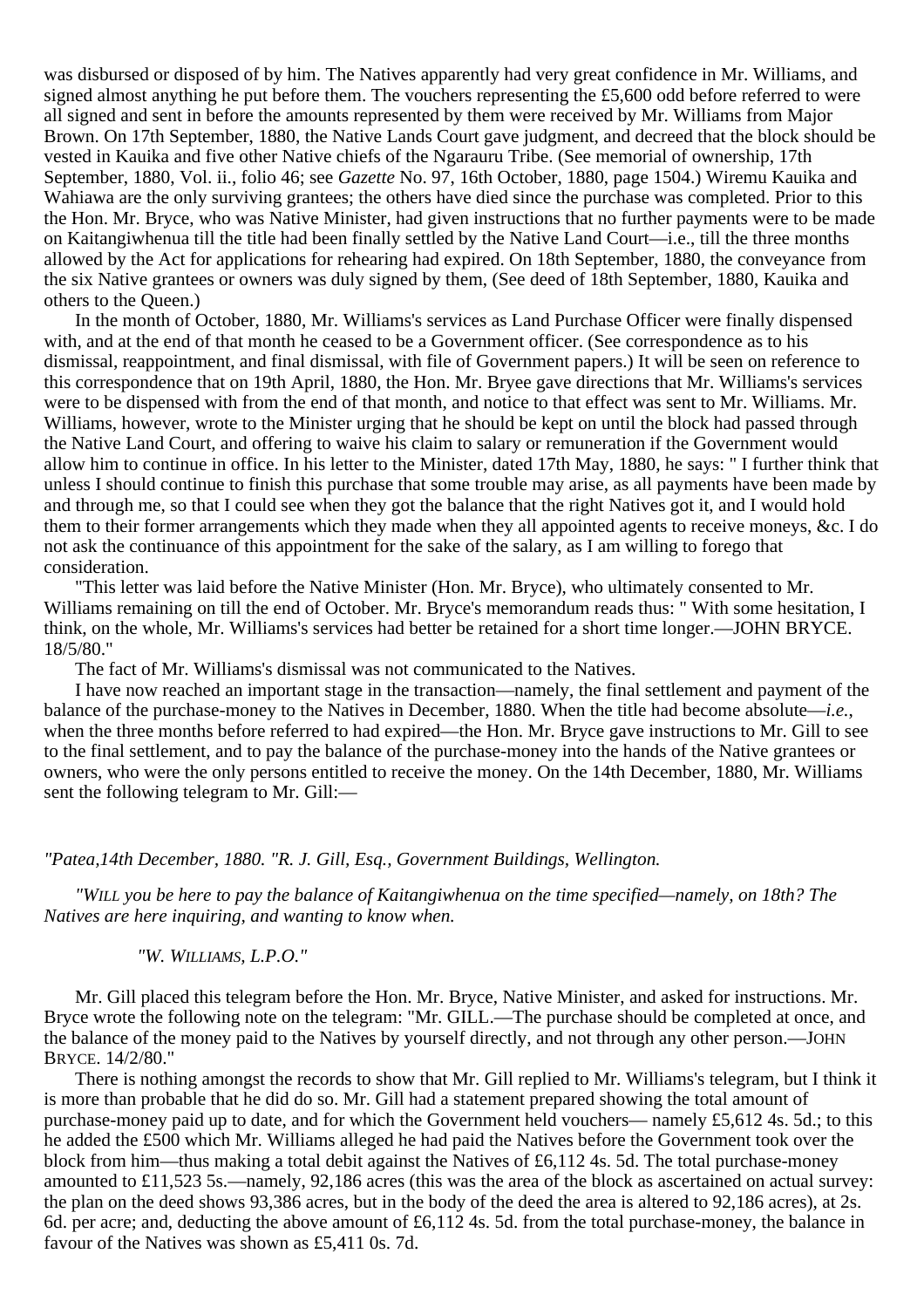On the 20th December, 1880, Mr. Gill left Wellington for Patea with the vouchers, &c., intending to settle with the Natives there. Charles Wallace, a licensed interpreter, was employed by Mr. Gill to interpret for him at the settlement. When at Patea, Mr. Gill telegraphed to Mr. Williams, who was at Hawera, to come down. In his evidence before the Native Affairs Committee in 1886, Mr. Gill gave a very full account of all he did (see his evidence, Nos. 16, 18, and 19). He said, referring to a note in his diary, "This was a thought of my own, that, as Williams was interested in the money matters relating to the land, having, as he said, nearly £3,000 to receive, I thought it best to telegraph to him at Hawera to come over."

As two of the grantees, Uru te Angina and Hakaraia, were absent, Mr. Gill found it impossible to settle at Patea. Uru te Angina was at Pakaraka, a Native settlement about six miles from Waitotara, and unable, on account of illness, to come to Patea, and Hakaraia was absent up the Wanganui River. Mr. Gill arranged with Mr. Williams to go for Hakaraia, and to assist generally at the final settlement. Mr. Williams's remuneration was fixed at the sum of £50, which was paid to him by Mr. Gill, at. Patea, about the 23rd December. Mr. Williams returned to Patea with Hakaraia on the 25th December, but, as Uru was too unwell to go to Patea, Mr. Gill determined to go to Pakaraka and settle there. Accordingly, on the 27th December, he proceeded to Pakaraka. When he arrived there he found Colonel Macdonnell, Mr. Duigan, and others, who alleged that they had claims against the Natives, and requested Mr. Gill to pay them out of the balance of the purchase-money due to the Natives. Mr. Gill declined to recognise these claims. The day was wasted. The settlement did not take place, and in the evening Mr. Gill and Mr. Williams arranged with the Natives to go to Waitotara early next morning and settle there. Early in the morning of the 28th December, Uru te Angina was carried to Waitotara, and all parties assembled in a room in the hotel there for the purpose of completing the purchase. The following were the only persons present: Mr. Gill; Mr. C. Wallace, interpreter; William Williams; his son, Daniel J. Williams.; and the six grantees or owners named in the memorial of ownership. Mr. Gill produced the original vouchers and account before referred to, showing the balance, £5,411 0s. 7d., payable to the Natives. The vouchers and account were interpreted and explained to the Natives by Mr. Williams, and, after some discussion, the Natives agreed that the balance shown in the account was correct. A voucher on the usual printed form was then written out by Mr. Gill, and duly signed by each Native. Mr. Wallace, under Mr. Gill's directions, wrote out another receipt in the Maori language, and this was also signed by each Native, and attested by William Williams, his son Daniel, and Mr. Wallace. (See vouchers, account, and receipts, &c, in Government file.) The Natives then resolved that a cheque for the amount should be handed by Mr. Gill to Uru te Angina, as their chief. Mr. Gill then wrote out a cheque, of which the following is a copy. The printing in italic represents the printed portion of the cheque:—

# *"General Government of New Zealand. "Official Account."28th December, 1880."To the Manager of the Bank of New Zealand, "Carlyle.*

*"Pay No. 302 Uru te Angina and others or bearer five thousand four hundred and eleven pounds and seven pence.*

*"RICHARD JOHN GILL, "Under-Secretary, "Sub-Paymaster."*

*"(£5,411 0s. 7d.)"*

(See original cheque amongst exhibits.) This cheque was handed by Mr. Gill to Uru te Angina, and immediately afterwards Mr. Gill left the room, taking with him the vouchers and receipts, &c, before referred to. I may here mention that at this meeting Mr. Williams made no claim of any kind against the Natives, and I am convinced that the Natives were led to believe, and did thoroughly believe, that all their indebtedness to Mr. Williams, and Williams and Sons, and others, had been liquidated out of the moneys which had passed through Mr. Williams's hands prior to the final settlement. In other words, that the debits shown in the account before referred to, amounting to £5,612 4s. 5d., covered everything, and that the amount represented by the cheque was their own money, and was to be divided amongst those entitled to it. I may also mention that during the time which elapsed between the decision of the Native Land Court, on 17th September, 1880, and the final settlement on 28th December, 1880—over three months— neither Mr. Williams nor Messrs. Williams and Sons made any claim whatever on the Natives, nor did they attempt to come to any settlement of accounts, or take any steps to attach the money in the hands of the Government.

After Mr. Gill had left the room, a discussion took place as to cashing the cheque and distributing the money. There was no bank at Waitotara where the cheque could be cashed, the nearest bank being at Patea,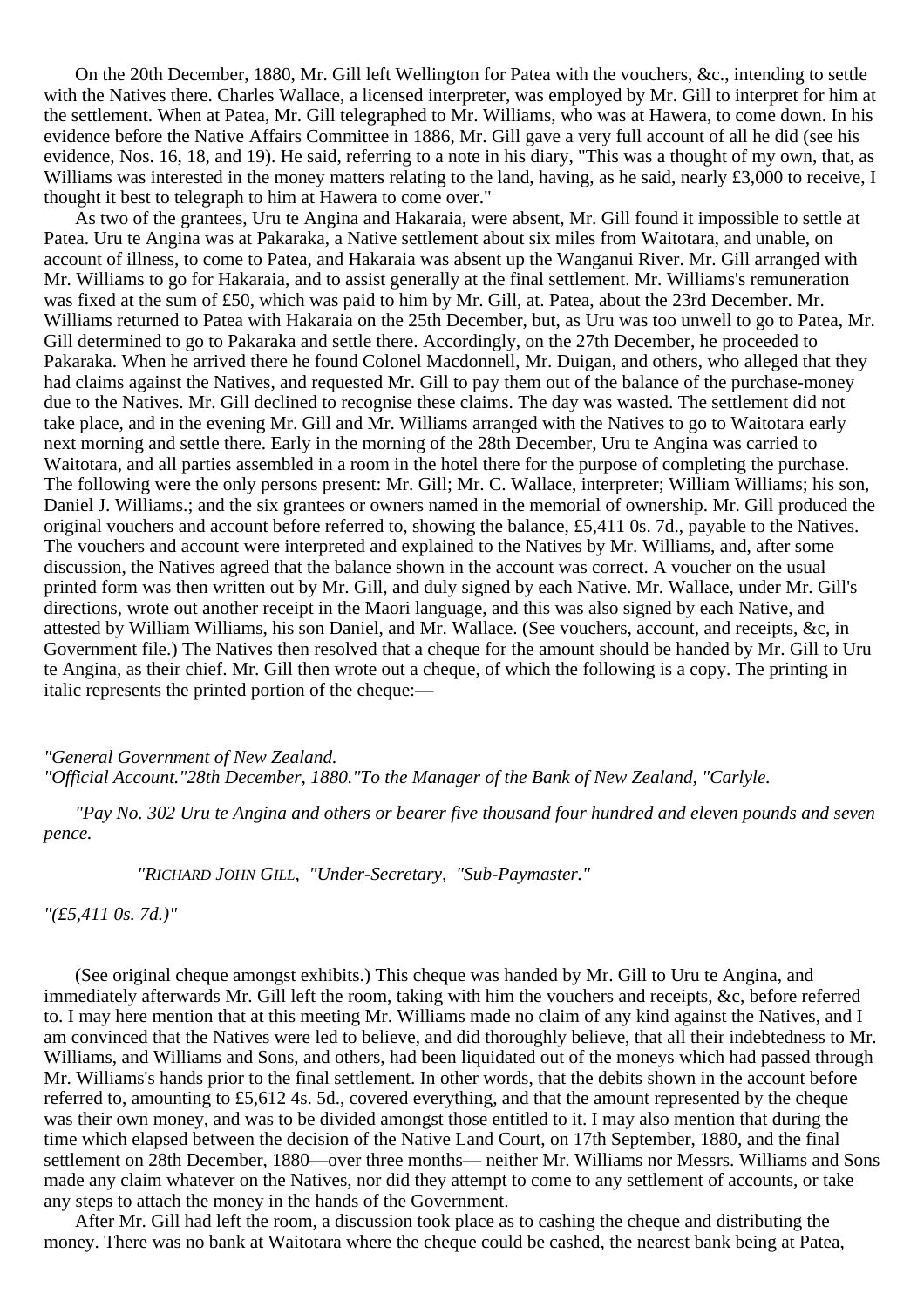some seventeen miles away. Uru te Angina was too unwell to go to Patea, and after some discussion Mr. Williams managed to induce Uru, who had great confidence in Mr. Williams, to give him the cheque, Mr. 'Williams having promised to take it to Patea, cash it, and bring the money down to Waitotara on the following day. The meeting then broke up. Mr. Gill left by the afternoon train for Wellington, and Mr. Williams and his son went by road to Patea, taking the cheque with them. Before leaving Waitotara Mr. Gill sent the manager of the Bank of New Zealand at Patea the following telegram:—

*"Waitotara, 28th December, 1880. "To H. T. Christie, Esq., Bank of New Zealand, Carlyle, Patea.*

*"I HAVE this day paid cheque to Uru te Angina five thousand four hundred and eleven pounds. Please make all necessary inquiries when presented for payment.*

*"RICHARD JOHN GILL."*

On the morning of the 29th December, as soon as the banks opened, Mr. Williams went to the Bank of New Zealand with the cheque to cash it. At the request of the manager, he wrote his signature across the back, and then obtained the cash. He then went to the Bank of New South Wales—where he had opened an account in his own name in November, 1880—and paid in £5.410 of the money to the credit of his account. (See copy Bank of New South Wales account.) Mr. Williams did not inform the Natives of what he had done, nor did he communicate with them in any way, or explain why he did not intend to fulfil the promise made by him to them at Waitotara on 28th December—viz., to cash the cheque, and bring the money down to them on 29th December. When Mr. Williams did not put in an appearance at Waitotara on 29th December, the Natives became anxious, and Kauika wired to Mr. Williams to know why he had not come down. Mr. Williams did not reply to this telegram. Kauika then telegraphed to the manager of the Bank of New Zealand as follows:—

*"Waitotara, 29th December, 1880. "The Manager Bank of New Zealand, Patea.*

*"HAS Mr. Williams cashed our cheque ? Me and my people are waiting for him. Reply if started, at once. Reply paid.*

*"WIREMU KAUIKA."*

(See Mr. Fisher's diary, 29th December, 1880, exhibit.) The manager (Mr. Christie) replied to the effect that Mr. Williams had cashed the cheque that morning. On 29th December Mr. Williams sent the following telegram to Major Brown:—

*"Patea, 29th December, 1880. "Major Brown, New Plymouth.*

*"I HAVE all the Kaitangiwhenua money in the bank—safe at last. They passed all the first vouchers without objecting to any of the amounts, and praised you and self to the highest. My mind is now at rest. Will send a letter.*

*"WILLIAM WILLIAMS."*

The letter referred to in this telegram was not produced by Major Brown, who stated that he must have destroyed it some time ago with other papers; nor" was Mr. Williams able to supply a copy or give the purport of the letter.

On the 30th December, 1880, Mr. Williams sent the following telegram to Mr. Duncan, solicitor, Wanganui. I may mention that Mr. Duncan had been acting for the Natives in the Native Land Court, and had a claim against them for £232 odd, and the correspondence between Mr. Williams and Mr. Duncan shows that Mr. Williams had promised to see Mr. Duncan paid out of the purchase-money. (See copy of correspondence amongst exhibits):—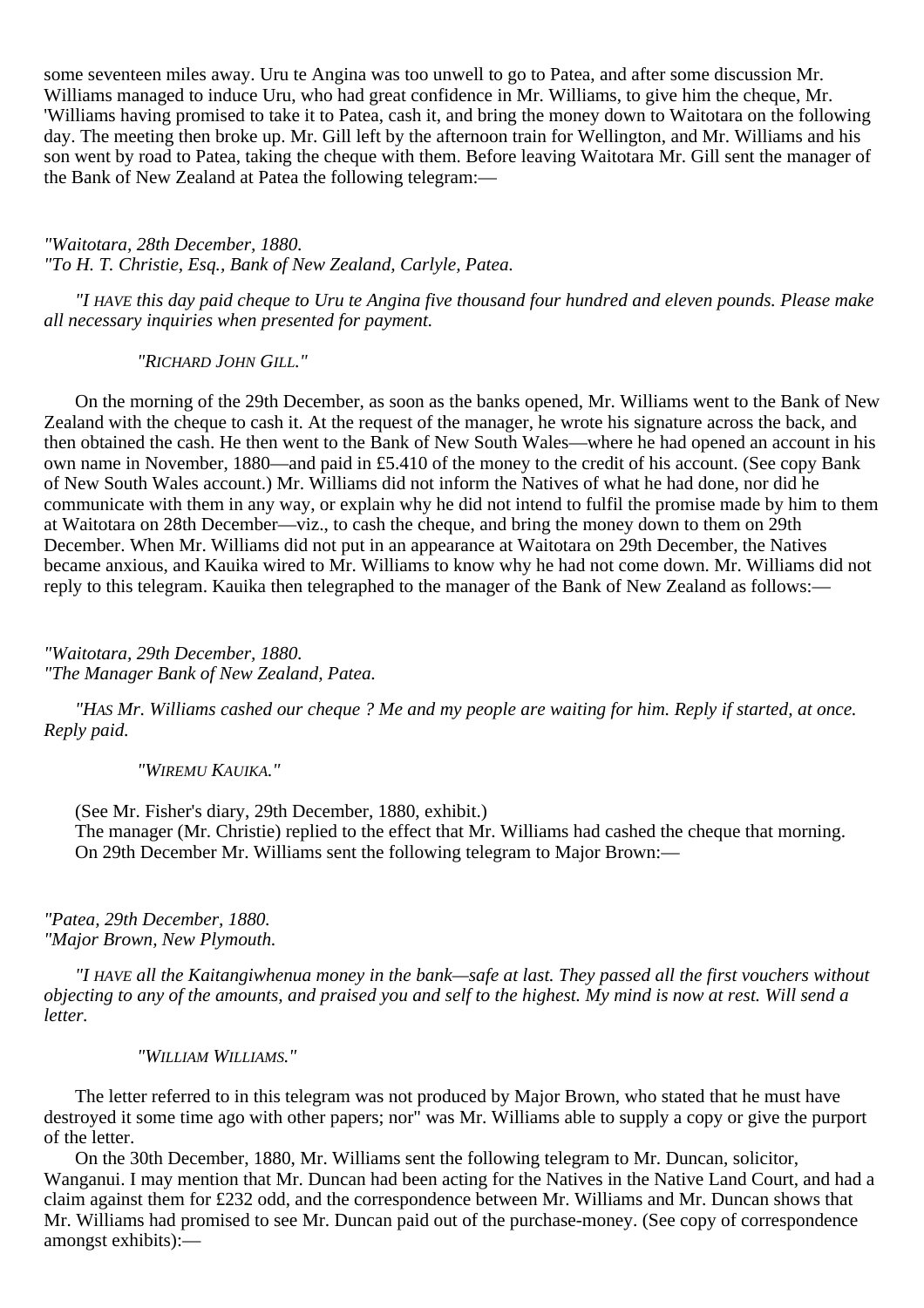*"Patea, 30th December, 1880. "A. Duncan, Solicitor, Wanganui.*

*"I HAVE been successful in Kaitangiwhenua, and shall be with you next week.*

*"WM. WILLIAMS."*

On the 31st December, the manager of the Bank of New Zealand at Patea sent Mr. Gill the following telegram:—

*"Patea, 31st December, 1880. "R. Gill, Native Department, Wellington.*

*"CONFIDENTIAL. Williams, on behalf of Maoris, cashed your cheque Wednesday morning Maoris very uneasy, and anxiously inquiring after money, which Williams declines to pay at present to Maoris or Europeans. Would recommend that you wire him to account for ruonev forthwith.*

*"H. F. CHRISTIE."*

To this telegram Mr. Gill wired the folowing reply:—

*"Wellington, 31st December, 1880. "H. F. CHristie, Patea.*

*"No. 1013. I cannot interfere in the matter. Mr. Williams is not an officer of the Government. The cheque was paid by me to the whole of the grantees, and, until receipt of your telegram, I was not aware it had been handed to him.*

*"R. J. GILL"*

With regard to the concluding portion of this telegram, I may state that, in giving his evidence before me on the inquiry, Mr. Williams swore that, after the meeting at Waitotara on the 28th December was over, he met Mr. Gill outside the hotel, and told him that he (Williams) had succeeded in getting the cheque, and that he (Gill) replied that " he was very pleased to hear it," or something to that effect. Mr. Gill, on the other hand, swore that this was absolutely false, and that he did not know until he got Mr. Christie's wire in Wellington that Mr. Williams had got the cheque from the Natives. On the 7th January, 1881, Mr. Christie sent Mr. Gill the following letter:—

*" Patea, 7th January, 1881.*

## *"DEAR SIR,—*

*"Referring to my telegram respecting Mr. Williams, I appear to have misunderstood your telegram from Waitotara and the tenor of previous conversations, from both of which I gathered that you were most anxious to see that the Maoris received the money for your cheque on this office. But for the misunderstanding I would not have wired to you on the matter.*

*"I am, &c.,*

*"H. F. CHRISTIE. "R. J. Gill, Esq., Wellington."*

Mr. Gill did not reply to this letter. When Mr. Williams did not reply to Kauika's telegram, and the Natives had learned from the manager of the Bank of New Zealand at Patea that their cheque had been cashed by Mr. Williams, they got very uneasy and anxious, and Kauika and one or two of the grantees went off to Patea to see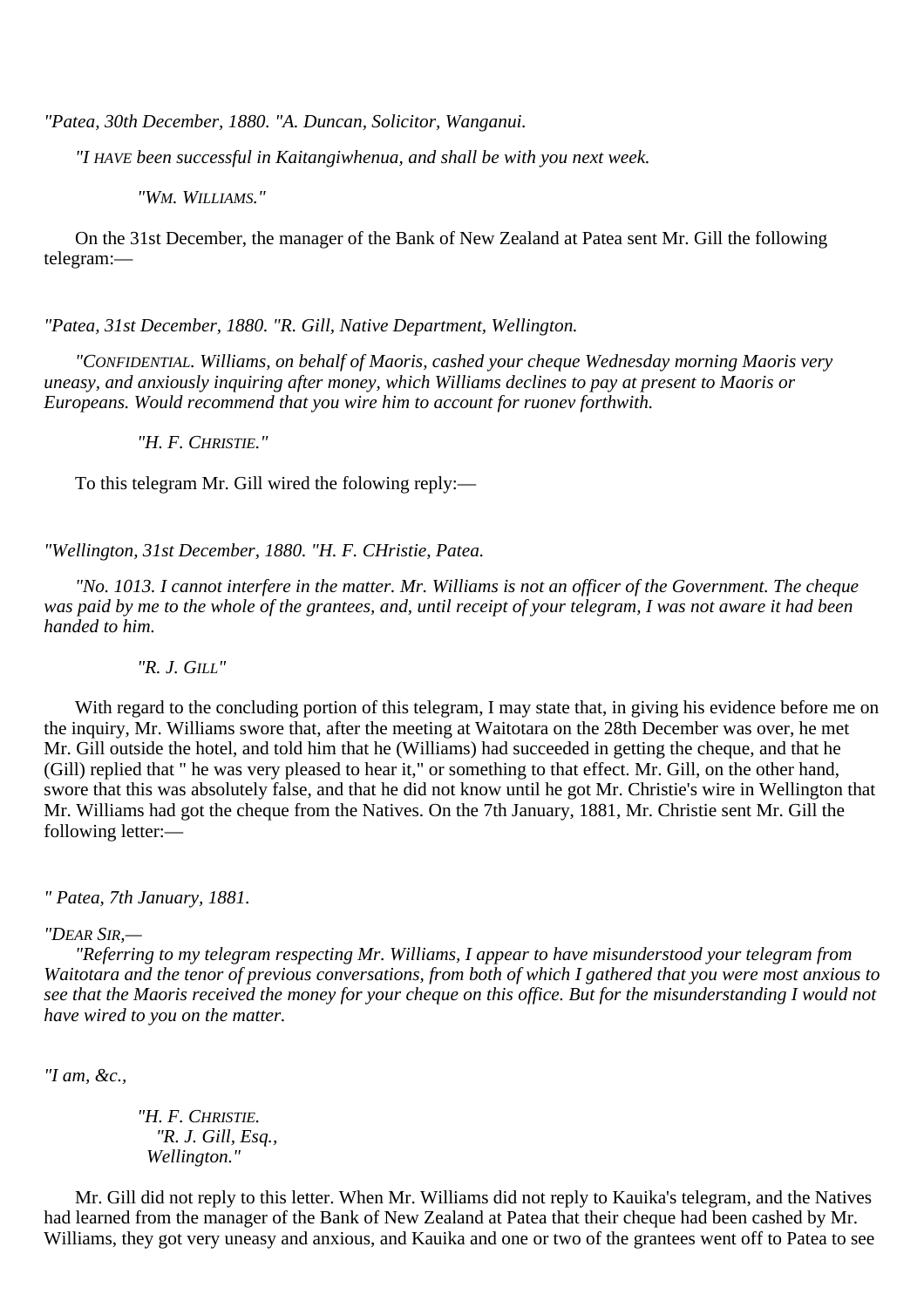Mr. Williams about it, and to obtain from him an explanation as to why he had not returned with the money. When they got to Mr. Williams's house they were informed by Mrs. Williams that Mr. Williams was ill in bed and quite unfit to see any one on business. Kauika, however, grew angry and insisted on seeing Mr. Williams, and eventually Mrs. Williams allowed him to go into the room where Mr. Williams was. At this interview Kauika demanded the money from Mr. Williams, who promised to come down to Waitotara with it as soon as he was well enough. (See Kauika's evidence, Book I., page 84, &c.) Between this and the middle of January, 1881, Mr. Williams and the Natives had one or two interviews, but no settlement was arrived at. The Natives always insisted that the money should be handed to them. During these interviews Mr. Williams for the first time asserted that the Natives owed him and Williams and Sons more money than the amount of the cheque. The Natives disputed that they owed anything, and kept urging Mr. Williams to pay the money over to them. Towards the end of January, 1881, Uru te Angina telegraphed and wrote to the Government, complaining that Mr. Williams was holding their money. On 29th January, 1881, he wired as follows:—

## *"Waitotara, 29th January, 1881. "R. Gill, Native Office, Wellington.*

*"WILLIAMS has withheld our money. Do you instruct him to pay it to us now? Reply to this wire.*

## *"URU TE ANGINA."*

Uru also wrote to Mr. Rolleston, Native Minister, on the same day, asking the Government to assist the Natives to recover their money from Mr. Williams. The Government, however, refused to interfere, and took up the position that as the cheque had been handed over to the Natives the Government was not liable in any way, and that if the Natives chose to trust Mr. Williams—who was not at that time a Government officer—with the cheque, they did so at their own risk. The records show that from this date up to last sitting of Parliament the Natives have been constantly applying to the Government for relief and assistance in connection with this matter. (See petitions, reports of Committees, &c, in Government file.) Uru and Kauika also went to Wellington on several occasions and interviewed the Native Minister, but they were always told that the Government would not recognise any liability, and could not interfere in any way. In July, 1885, the Native Affairs Committee reported, "That the Government should ascertain whether there be sufficient evidence to warrant an action at law in this matter—either civil or criminal—and, if so, should assist the Natives to obtain justice."

In the month of March, 1881, the Natives placed the matter in the hands of Andrew Duncan, a solicitor practising at Wanganui, and on the 19th of that month Mr. Duncan wrote to Mr. Williams as follows:—

## *"Wanganui, 19th March, 1881.*

## *"DEAR SIR,—*

*"I am instructed by Uru te Angina, Matanganui, Piki Kotuku, Wahiawa, Wiremu Kauika, and Hakaraia te Nawiri to apply to you for payment of the sum of £5,411, appropriated by you out of the purchase-money of Kaitangiwhenua, due to the above-named Natives. I am further instructed to inform you that unless the above sum be paid by Wednesday next, the 23rd instant, together with 45s. costs, proceedings, both civil and criminal, will be taken against you without further notice.*

*"I remain, &c.,*

*"A. DUNCAN.*

*"W. Williams, Esq., Patea."*

Mr. Williams replied to this letter as follows:—

*"Patea, 22nd March, 1881 "Dear Sir,—*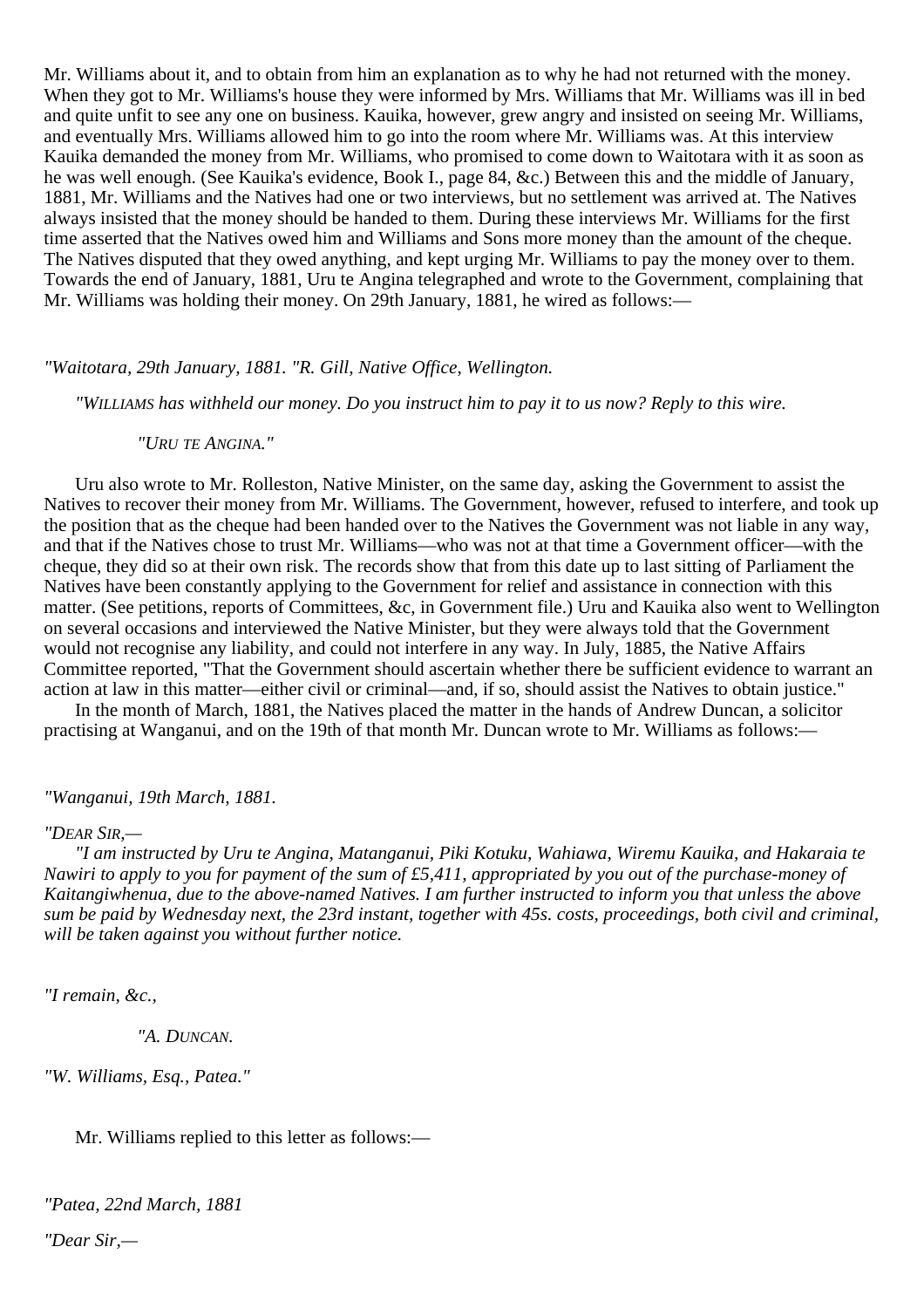*"I write to inform you that I shall be most happy to settle with Uru te Angina and the other owners of the Kaitangiwhenua Block, and may further state that I have been pressing them for a final settlement, but I decline to do it in the way you demand, and if you have anything more to communicate on this matter I refer you to my solicitor, George Hutchison.*

*"I am, &c,*

*"W. Williams.*

*"A. Duncan, Esq.*

It will be noticed that Mr. Williams did not forward any statement of account with this letter. On 24th March, 1881, Mr. Hutchison wrote to Mr. Duncan as follows:—

*"Wanganui, 24th March, 1881.*

#### *"Dear Sir,—*

*"Re Kaitangiwhenua, without prejudice. In a few days I expect to be able to communicate with you respecting the accounts between the Natives and Mr. Williams. If, in the meantime, your instructions require you to take civil proceedings I am authorised to accept service as if Mr. Williams were a resident within the Wellington District.*

*"Yours faithfully,*

*"George Hutchison.*

*"A. Duncan, Esq."*

Mr. Hutchison did not again communicate with Mr. Duncan respecting the accounts between Mr. Williams and the Natives. The correspondence, &c, shows that Mr. Williams shortly after this practically took the matter out of Mr. Hutchison's hands. Mr. Williams, towards the end of March, wired to Major Brown to come down and assist him to come to some settlement with Mr. Duncan. (See letters, Brown to Williams, 23rd March; Brown to Duncan, 23rd March; telegrams, Williams to Brown, 26th March; Brown to Duncan, 28th March; Duncan to Brown, 29th March.) On the 9th April, 1881, Major Brown and Mr. Williams went to Wanganui and had an interview with Mr. Duncan. The following entry, from Mr. Duncan's bill of costs in the matter, sworn to as being correct by Major Brown (see his evidence), shows what took place at this interview:—

"1881, April 9.—Attending Mr. Williams and Major Brown in long conference as to compromise of case, when Mr. Williams *promised to furnish accounts shortly."*

Mr. Williams did not, however, keep his promise, and on the 20th June he caused the following letter to be sent to Mr. Duncan:—

*"Patea, 20th June, 1881.*

## *"Dear Sir,—*

*"At your request I have looked through the accounts re Kaitangiwhenua, and find that it would take too long to give you them in detail, but will give you the total amount of the moneys I have paid away, which is £5,813 7s. 9d. This does not include your account or North's. There are also a few outstanding accounts, for which I am responsible, altogether amounting to about another £50. The Natives saw the whole of these accounts, and had them read out to them, and said they were all correct.*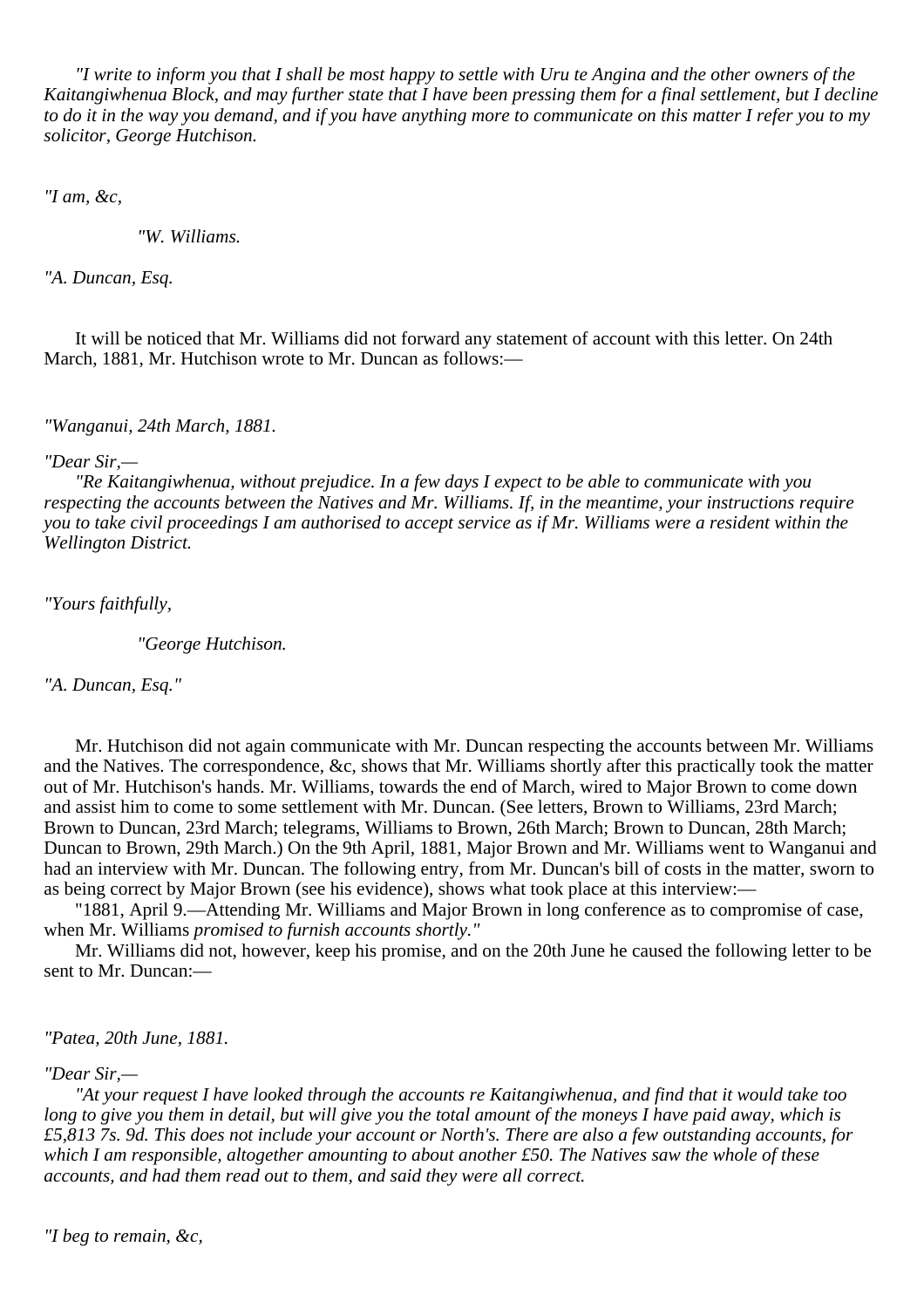# *"W. WILLIAMS, "Per D. J. W.*

## *"A. Duncan, Esq."*

In April, 1881, an application was made to Major Heaphy, on behalf of the Government, for his certificate, as Trust Commissioner under the Native Lands Frauds Prevention Act, to the conveyance to the Queen of the 18th September, 1880. The Natives attended, and opposed the granting of the certificate, and Major Heaphy took their evidence. (See evidence with Government file.) Mr. Williams was present, but he declined to ask the Natives any questions. Major Heaphy took time to consider the matter, and delivered a written judgment on the 27th May, 1881, granting the certificate required by the Act. Major Heaphy's decision, and the evidence taken before him, will be found with the Government file of papers, but I will just make one or two extracts from the judgment to show the ground upon which he based his decision. He says: " It appeared that dissatisfaction existed among the sellers with regard to the ultimate disposal of a cheque for £5,411, paid to them by Mr. Gill, in one final payment, at Waitotara; but, as they acknowledged to have received the cheque into their own hands, I considered I had nothing to do with their subsequent disposal of it."

Referring to the transactions between the Natives and Williams and Sons, Major Heaphy says: " They (the Natives) do not appear to have received accounts of the goods so delivered, nor in some cases to have known the prices."

Again: he says, "It appears evident that a Trust Commissioner should have the means of making his inquiries while such a sale is in course of operation. If he were to withhold his certificate after the completion of the deed the wrong parties would suffer. *However unsatisfactory might have been the conduct of those who negotiated the purchase,* I did not find that there was any transaction between the buyer and seller of a fraudulent nature. The Natives had abundance of other land for their future wants. I therefore have certified to the deed."

Again: "I asked Mr. Williams for copies of accounts, that I might judge of the fairness of prices charged by his sons for buggies, horses, &c. He promised to furnish them, but has not done so. I have no power to compel their production."

The Trust Commissioner's certificate is indorsed on this deed, and is dated 27th May, 1881.. On the 9th July, 1881, Mr. Williams was, on the petition of a creditor, Thomas North, of Patea, draper, adjudicated a bankrupt by order of the District Court at Patea. The Commission does not direct me to inquire into Mr. Williams's conduct in connection with his bankruptcy, but I may say this: that a careful perusal of the papers and evidence, &c. (forwarded herewith), relating to the bankruptcy proceedings must, I think, convince any unprejudiced person that, in transferring to his sons, a few weeks before the adjudication, practically the whole of his assets, valued at £1,922 odd, in liquidation of an alleged indebtedness to them, he was guilty of a gross fraud on his creditors. The proceedings in the bankruptcy from the beginning to end were of the most extraordinary. character, the chief aim and object of Mr. Williams, his sons, who assisted, and the friendly creditors evidently beiug to prevent the hostile creditors from getting anything out of the estate. The question may be asked, "Why did not Mr. Duncan, as solicitor for the Natives, look after their interests, and press their claim against Mr. Williams?" As I have already stated, Mr. Duncan had a claim on the Natives for £232 odd for two days' attendance before the Native Land Court, at one hundred guineas a day, and for preparing the conveyance from them to the Queen. At the time of Mr. Williams's bankruptcy this amount was still unpaid, and his sons, with his knowledge, agreed to pay, and did pay, the full amount to Mr. Duncan on condition that he would not take any further action against their father. D. J. Williams, in giving his evidence before me on this inquiry, admitted that they, to use his own words, " squared" Mr. Duncan by the payment in full of the amount claimed by him. The Natives, it is needless to say, knew nothing about this, and expressed considerable surprise when the facts were brought out in the course of D. J. Williams's evidence on the inquiry before me at Waitotara.

After a very exhaustive investigation, I regret to say that I am unable to come to any other conclusion than that Mr. Williams, who at the time enjoyed the full confidence of the Natives, and had considerable influence over them, obtained the cheque for the balance of the purchase-money —£5,411 0s. 7d.—from them by treachery, deceit, and trickery; and that, having cashed it, he, in breach of the conditions upon which the cheque was handed to him, fraudulently appropriated the proceeds in the manner before mentioned, and has never accounted to the Natives, not only for that, money, but for the sums received by him through Major Brown prior to the final settlement. I gave Mr. Williams written notice (see Commissioner's correspondence) to prepare and produce at the inquiry a full, true, and particular account of his dealings and transactions with the Natives, but he failed to comply with my request. The evidence has fully satisfied me-that the Natives have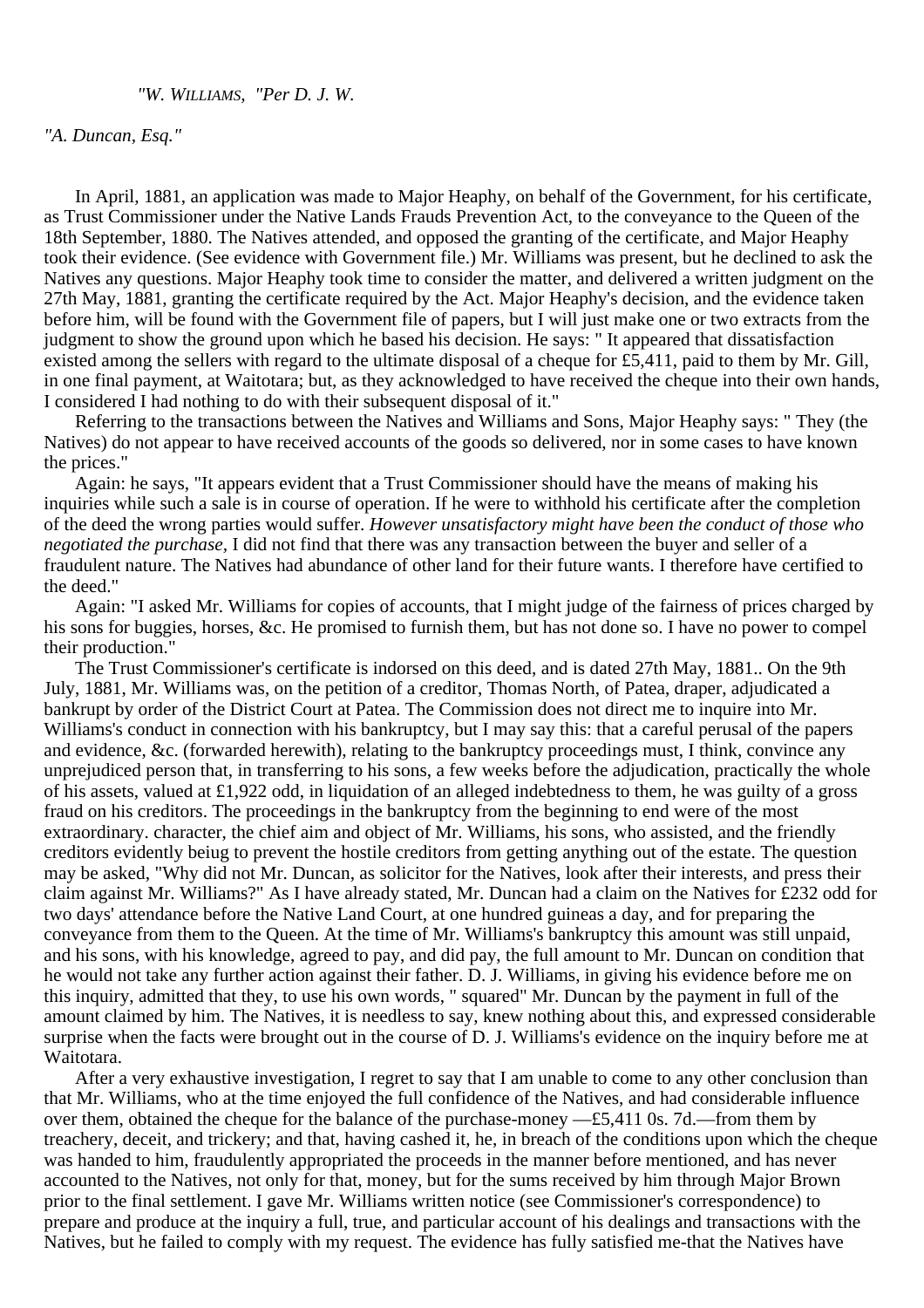never, at any time, had an account from Mr. Williams showing how he disposed of the large sums of money which passed through his hands. Mr. Williams, as I have already shown, promised Major Heaphy, the Trust Commissioner, to supply accounts, but did not keep his promise. He also undertook to furnish Mr. Duncan with accounts, but again failed to do so, alleging that "it would take too long " to make them out. Just as the inquiry was drawing to a close, Mr. Levi, counsel for Mr. Williams, handed in an account (see account amongst exhibits) which he said he (Mr. Levi) had prepared to the best of his ability, but he admitted that he was unable to bring any evidence to verify it, and did not attempt to prove its correctness. A glance at this statement will show that it is incorrect in many particulars, and incomplete. I am inclined to agree with Mr. Gill (see his minute of 27th August, 1893, in Government file) that the Natives have been " *robbed* " to a considerable extent, and I certainly concur with the late Mr. Ballance's opinion (see minute, 20th May, 1891, Government file) that they were " *abominably treated* " by Mr. Williams. There is a well-known legal maxim to the effect that "There is no wrong without a remedy." I apprehend, however, that it is no part of my duty to suggest what remedy should be applied in the present case. That is a question which will no doubt be carefully considered and decided upon by your Excellency's Advisers.

With regard to the costs of this inquiry, I am empowered by section 6 of " The Commissioners' Powers Act 1867 Amendment Act, 1872," to order " that the whole or any portion of the costs of any inquiry shall be paid by any of the parties to such inquiry."

I am of opinion that the whole of the costs of the inquiry should be paid by Mr. Williams, and I order accordingly.

I forward for your Excellency's information,—

- **•** Shorthand reporter's minutes of proceedings and notes of the evidence taken on the inquiry, contained in four bound volumes, indexed, &c.;
- All the exhibits produced on the inquiry, consisting of books, files, correspondence, papers, deeds, documents, &c, more particularly referred to and enumerated in the list written at the end of the notes of evidence before referred to; and
- **•** The Commission which your Excellency was pleased to direct to me, under which this inquiry was held.

Given under my hand and seal at Wanganui this 19th day of March, 1894.

CHARLES C. KETTLE, D.J., Commissioner.

Ki a His Excellency the Right Honourable David, Earl of Glasgow, Kawana o te Koroni o Niu Tireni me nga Moutere i raro i tona mana.

TENA KOE,—

I runga i te tikanga whakahaere o te Komihana me te whakarongo hoki ki te kupu whakahau o taua Komihana, i whakaputaina nei i raro i "Te Ture Mana Komihana, 1867," me "Te Ture Whakatikatika 1872 i Te Ture Mana Komihana," i te 4 o nga ra o Tihema, 1893, a i tukua mai nei ki ahau. Heoi tenei ahau ka tuku atu nei i taku ripoata ki a koe, ara ka ki penei atu:—

No te 22 o nga ra o Tihema, 1893, i tae mai ai ki ahau to Komihana, a i taenga mai ano timata tonu atu taku tuku kupu atu ki nga tangata i whai tikanga ki te keehi, timata tonu hoki ahau ki te kohikohi mai i nga pukapuka, rehita, me etahi atu ahua pukapuka whai tikanga katoa e pa ana ki nga mea i tukua mai ki ahau i roto i te Komihana, a ahakoa ka tekau ma toru rawa nga tau kua pahure i muri mai o nga whakahaerenga i tukua mai nei kia uiuia e ahau te tikanga, riro Katoa mai ana i ahau aua pukapuka, ara nga pukapuka katoa e pa ana ki runga ki te hoko o Kaitangiwhenua Poraka.

Ki taku whakaaro mehemea ka tirohia e koe nga korero i whakapuakina me nga mea whakaatu ka kite koe i pau te nuinga, mehemea kahore te katoa, o nga tino take e pa ana ki te hoko, mai ano o te timatanga o te hoko tae noa mai ki te mutunga, te whakaatu i te wa o te uiuinga. I noho ahau ki Waitotara ki te uiui i te 26, 27, 29, 30 me te 31 o nga ra o Hanuere, i te 1, 2, 3, 8 me te 9 o nga ra o Pepuere. I noho ano hoki ahau ki Whanganui i te 3 o nga ra o Pepuere ki te whakarongo ki te tuhi hoki i nga kupu whakaatu a Te Paraihe (Hon. J. Bryee), a Hemi Taikana (James Duigan). Kp Riwai (Mr. Levi) te roia mo te taha ki a Wiremu, ko Te Maahara (Mr. Marshall) hoki te roia mo te taha ki nga Maori. Ko Ropata Kemara (Robert Campbell), te Kai-whakamaori, ko W. H. Rahera (W. H. Russell), te kai-ripoata ringa-poto me te hekeretari hoki.

Ko nga kupu i whakina e nga kai-korero e man nei nga ingoa i raro iho nei i runga ano i te tikanga oati, i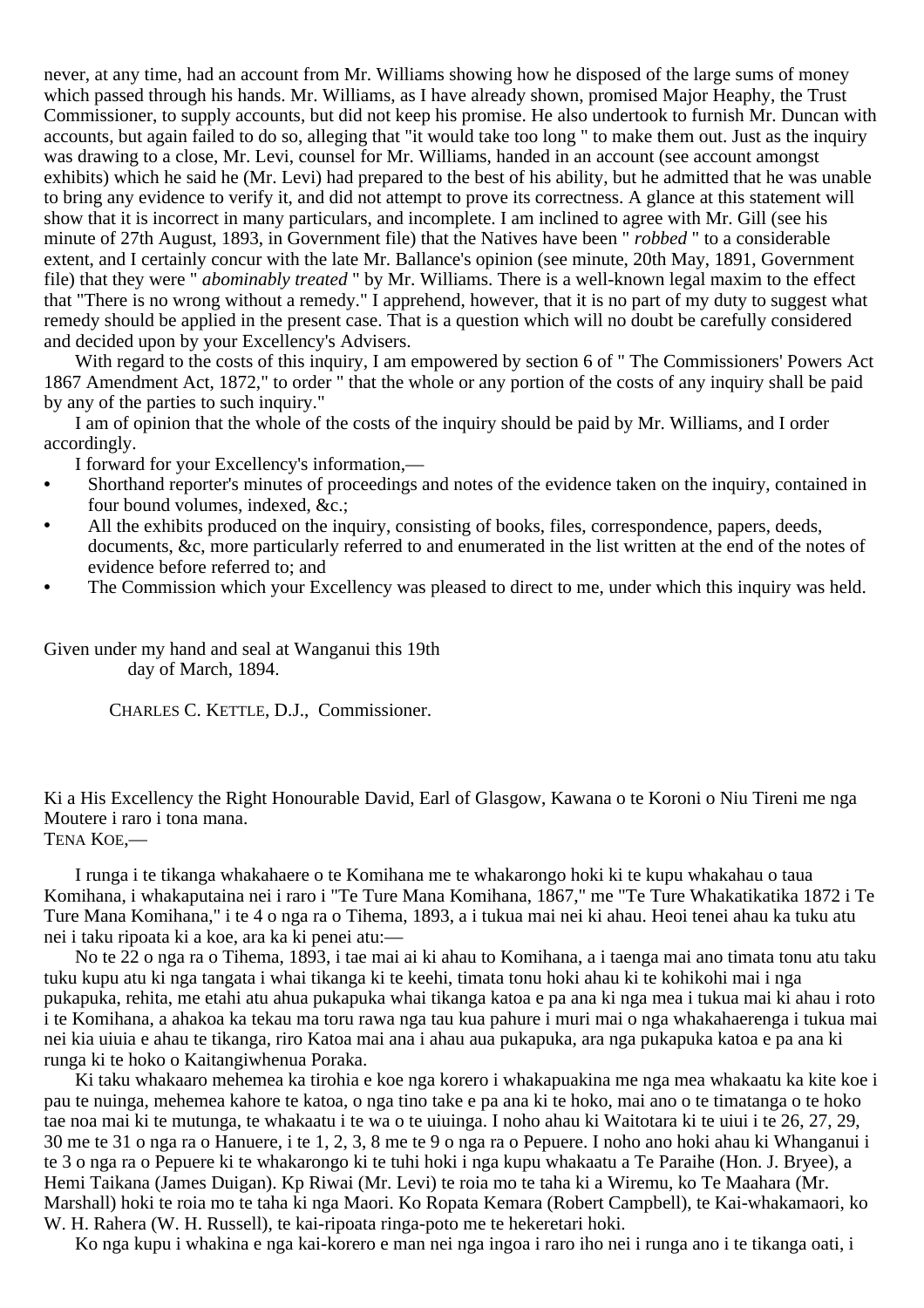tuhituhia: Major Charles Brown, John Bryce, Henry Faulkner Christie, William Oowesrn, James Duigan, Thomas William Fisher, Richard John Gill, Thomas Edward Hamerton, John Handley, Wiremu Kauika, Ririrangi Mihaka, George T. Potto, Wilfred Rennell, Charles Wallace, Wahiawa, William Williams, Daniel James Williams.

Ko te kupu tenei o te Komihana "Kua puta etahi whakapae mo Wiremu Wiremu mo runga mo te hoko o te poraka whenua e mohiotia nei tona ingoa ko Kaitangiwhenua, a ko aua whakapae kua ata whakaaturia i roto i te pitihana i hainatia e Wiremu Kauika a tukua ana ki te Paremete i te wa e tu ana te Paremete i te tau 1893, a kua whakapiria nei te kape o taua pitihana ki tenei Ripoata."

E ki ana te pitihana i " tahaetia " e Wiremu nga moni £5,411 a nga Maori, he moni toenga nei era no te hoko o Kaitangiwhenua Poraka, a e tono ana hoki kia whakahaerea he tikanga e hoki mai ai aua moni ki nga Maori.

Kua whakahaua mai ahau e te Komihana, " Kia uiuia kia kitea te tika te pehea raneii o nga whakapae kua kiia i runga ake nei, kia uiuia hoki te ahua o nga mahi a Wiremu i runga i te hook o Kaitangiwhenua Poraka, me te taenga atu ki a ia me te tukunga hoki e ia o nga moni hoko o taua whenua, a ki te tirotiro ki te uiui hoki, i runga i nga huarahi katoa e tika ai te pera, i nga tikanga o nga take katoa me nga mea e whai paanga ana ki runga ki nga mea kua whakahuatia i runga ake nei."

Ko te whakapae a nga tangata Maori mo Wiremu e penei ana i te 28 o nga ra o Tihema, 1880, ka hoatu e Te Kira (Mr. Gill) ki to ratou rangatira, ki a Uru te Angina, te haki (cheque) a te Kawanatanga mo nga moni toenga, e £5,411, o te hoko, ko Te Kira hoki te tangata i tae ki Waitotara i taua ra, mo te taha ki te Kawanatanga, ki te whakaoti i te hoko. Ko taua haki (cheque) no taua ra ano i hoatu ai e Uru te Angina ki a Wiremu, i runga ano i te tohe a Wiremu me tana ki tutuvu mana e mau taua haki ki te Peeke i Patea kia wahia, a mana hoki e mau mai nga moni a te ra i muri tata iho. I maua e Wiremu taua haki a wahia ana e ia i te ata o te 29 o nga ra o Tihema, 1880, a utua ana e ia ki roto ki ana ake moni, ara kaute, i roto i te Peeke o Niu Hauta Weera i Patea, kihai i whakahokia mai e ia i runga i tana kupu i ki tuturu ai, a i muri mai kainga tahaetia ana e ia aua moni. Ki taku whakaaro ko tenei anake te whakapae a nga Maori mo Wiremu, na reira ko tenei anake te whakapae e whakaarohia ana e ahau kia uiuia tona tikanga. I mua atu i taku whakaaturanga i nga whakahaerenga me nga mea o muri tata iho o te hoatutanga o te haki (cheque) ki a Wiremu i te 28 o nga ra o Tihema, 1880, me toku whakaaro mo runga i tana mahi ara mo tana wahanga i te haki, tukunga hoki i nga moni ki roto ki tana kaute ake i te Peeke me etahi atu o ana mahi kua kiia i runga ake nei, ki taku whakaaro ka marama rawa atu to titiro i nga tikanga o tenei Keehi mehemea ka whakamaramatia pototia atu e ahau i te tuatahi nga tikanga maha i whakahaerea tae ake ki te tino whakaotinga o te hoko i waenganui i nga Maori me te Kawanatanga i a Tihema o te tau 1880. I runga i te mea kei te whakaaturia katoatia i roto i nga kupu whaaki i tuhituhia i te wa i tu ai te mahi mm, i roto ano hoki i nga pukapuka kua kiia ake nei, nga korero katoa me nga take e pa ana ki runga ki tenei keehi na reira me whakaatu kau atu e ahau i konei ko nga tino tikanga anake o taua keehi I te tau 1878 ko te mahi a Wiremu i Patea he mahi parakimete (blacksmith), a he rnohio ia ki te reo Maori, kua riro mai hoki i a ia he raihana kai-whakamaori i raro i " Te Ture Kooti Whenua Maori, 1873." I te marama o Mei o Hune ranei, o te tau 1878, ka whakahaere tikanga ia ki a Wiremu Kauika me etahi atu Maori tokomaha, o te iwi o Ngarauru, kia hokoa e taua iwi tetahi poraka whenua kei waenganui i te awa o Waitotara me te awa o Patea (Tirohia iho iana te mapi e piri nei ki tenei), e mohiotia nei tona ingoa ko Kaitangiwhenua, a i whakaarohia ko te nui o taua whenua e 200,000 eka, nui tata atu iti tata iho ranei. Ko te utu i whakaritea e rua hereni me te hikipene (2s. 6d.)mo te eka a kia £200 e whakaputa ki nga Maori, ko te toenga o te moni kia oti te whenua te whakawa e te Kooti Whenua Maori ka whakaputa ai ki nga Maori. Kahore ano te whenua kia whakawakia noatia e te Kooti Whenua Maori i taua wa, a ki te tikanga o te Tekiona 87 0 te Ture 0 te tau 1873 kahore rawa, atu he mana o te whakaaetanga i whaka-haerea ra.

I runga i te mea he kai-whakamaori whai raihana a Wirewu whakaaro ana ia e kore e tika kia nru tona ingoa ki roto ki te tikanga i whakahaerea,ara ki te hoko, na reira whakaritea ana e ia ki a Wiremu Kawana (William Cowern) o Patea, he tangata makete taonga, mehemea ka whakaae a Wiremu Kawana kia uru ko tona ingoa ko to Wiremu Kawana ki roto ki taua hoko, kia meatia ai ko ia ko Kawana te tangata nana i hoko te whenua, mehemea ka whakaae taua tangata ki tenei tikanga ka hoatu e ia e Wiremu Wiremu tetahi haawhe o te hoko. Heoi i tuhia te Tiiti mo taua hoko, a i penei tona tikanga he Tiiti Tuku atu na Wiremu Kauika me etahi atu ki a Wiremu Kawana, a hainatia ana taua Tiiti Tuku e Kauika me etahi atu Maori tokomaha. Ahakoa te whai tikanga a Wiremu Wiremu ki runga ki taua hoko tu ana ko ia tonu hei kai-whakamaori (Tirohia te Tiiti o te 10 o nga ra o Hune, 1878). I whakaaturia e nga Maori i tuhi ra i o ratou ingoa ki runga ki te Tiiti, i roto ano i taua Tiiti, te utunga atu o te moni e £200 ki a ratou, a i taua ra tonu ano, i te 10 o Hune, i hainatia e Wiremu Kauika, e te tangata i whakaarohia ko ia te tino tangata o te hoko, tetahi pukapuka whakaatu-kupu ki tuturu pono, i raro i " Te Ture Arai i te Hoko Tahae i nga Whenua Maori, 1870," a e whakaatu ana i roto i taua pukapuka i utua katoatia aua moni e £200. Ko nga korero o roto o taua pukapuka whakaatu kupu ki tuturu pono (Tirohia te pukapuka whakaatu kupu ki tuturu pono i raro i te Ture o te 10 o nga ra o Hune, 1878) na Wiremu Wiremu i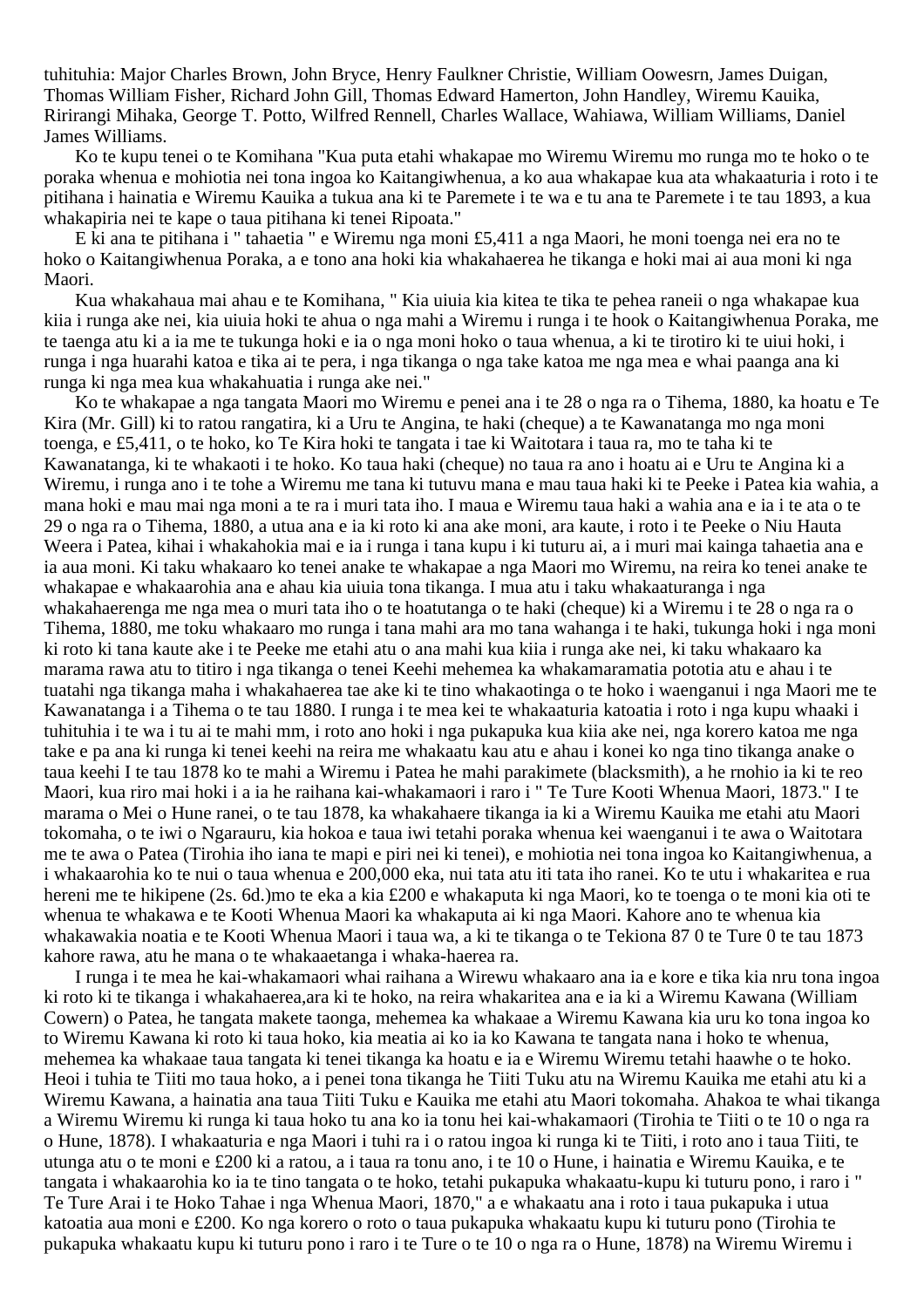whakamaori atu ki a Kauika, a i te taima i hainatia ai taua pukapuka i mohio tonu a Wiremu Wiremu kahore ano te £200 kia utua noatia ki nga Maori, ara i mohio tonu ia kei te teka nga korero o te pukapuka e hainatia ra e Wiremu Kauika. Kahore he moni i utua ki nga Maori i te 10 o nga ra o Hune, engari i te 11 o nga ra o taua marama i utua e Wiremu ki a Kauika nga moni e £50. Kahore i te marama nga korero i whakapuakina mai mo runga mo te tikanga i utua ano ranei etahi atu moni i muri iho kahore ranei. Kei te ki a Wiremu i utua atu e ia ki a Uru te Angina nga moni £150 me etahi atu moni ano e £300 i te 13 o nga ra o Hune, otira ko nga korero mo runga mo te utunga o aua moni kahore rawa i marama i whakaatu tuturu pono ranei, e matauria ai te tuturutanga. I muri tonu i te hainatanga o tenei Tiiti ka whakaaturia e Wiremu tona hiahia ki te hoko i taua whenua ki te Kawanatanga, i te wa ko Te Hiana te Minita mo te Taha Maori, a i muri i etahi whakariteritenga whakaae ana te Kawanatanga ki te utu ki a Wiremu i nga moni £1,000 mo runga tno taua hoko, ki te whakamahi hoki i a Wiremu, hei apiti atu te mahi ki te moni £1,000, mo te utu e £400 i te tau, apiti atu ano ki tera nga moni utu mo ona haerenga ki te whakahaere i te poraka kia whakawakia e te Kooti, me te whakahaere i te keehi i roto i te Kooti. I te 5 o nga ra o Nowema, 1878, ka tukua e Kawana (Cowern) te hoko ki te Kawanatanga (Tirohio te Tiiti o te 5 o Nowema, 1878, e mau na i tua o te Tiiti o te 10 o Hune, 1878), a i taua ra ano ka hoatu he haki (cheque) ki a Wiremu mo nga moni £1,000 (Tirohia nga pukapuka whakahaere utunga moni o te 5 o nga ra o Nowema, 1878). Na Kawana i haina te Tiiti me te pukapuka whakahaere utunga moni kiia kua ake nei, otiia ko Wiremu ke te tangata nana i tango te haki (cheque.) mo te £1,000. Kahore i taea e Wiremu te whakaatu i peheatia tenei moni. I te wa ahua roa ano i muri iho i tenei hoko kahore a Wiremu raua ko Kawana i whakahaere tikanga ki waenganui i a raua, a no muri rawa iho ka hoatu e Wiremu he Poromihi Nooti mo nga moni £150, me tetahi pukapuka tuku i tetahi hea i whakaarohia no Wiremu i roto i te poraka ko Te Keri-kerirua te ingoa hei whakaotinga mo nga tikanga i whakahaerea ra mo runga mo te hoko o Kaitangiwhenua. I te tatanga ki te pan o nga ra o te tau 1878 ka whakaurua e Wiremu ana tamariki tokorua, a Wiremu raua ko Raniera ki roto ki tana mahi a mahi ana ratou i raro i te ingoa o "Wiremu me ana Tama" (Williams and Sons), a ko ta ratou mahi he mahi parakimete he hanga kooti (blacksmith and coach-building) hoki i Patea, ara he mahi ahua kamupene ta ratou mahi. I puta he tautohetohe mo runga mo taua mahi huihui a ratou i te wa i tu ai tenei mahi uiui. Ko nga korero i korerotia e Wiremu i reira he mea kia kiia atu ai kahore ia i roto i taua mahi huihui. Otiia i runga i te ahua o nga korero i whakina tino tuturu ana taku mohio ko ia ano tetahi i roto i taua mahi huihui, a i uru tonu ia tae noa mai ki te ra i pekerapu ai ia i te tau 1881, ara ko ia tonu tetahi i roto i te ingoa mahi huihui o " Wiremu me ana Tama." I muri iho i te hainatanga o te Tiiti o te 5 o nga ra o Nowema, 1878, ara i te wa kua tu a Wiremu hei apiha Kawanatanga (ko tana ingoa he " Apiha Hoko Whenua "), ka timata ia ki te mahi mo te taha ki te Kawanatanga, ara ki te whakahaere tikanga mo runga mo te mahi whakaoti i te hoko o te poraka. Tae iho ki te 18 o nga ra o Hurae, 1880, i tae ki te £5,600 topu nga moni mo runga mo te hoko o Kaitangiwhenua i takoto ki roto ki nga ringaringa o Wiremu. Ko enei moni na Meiha Hare Paraone (Major Charles Brown), te Komihana Hoko Whenua i Niu Paremata, i tuku mai ki a ia. I whakaaturia te pukapuka i tuhituhia e Eenata e te karaka a Meiha Paraone i Niu Paremata mo aua moni (Tirohia te pukapuka o nga moni, wharangi 230), a ko te tikanga o te whakahaerenga, ki te whakaatu a taua pukapuka, e penei ana, ara, ko te mahi a Wiremu he mea kia haina te Maori i te pukapuka whakahaere utunga moni a te Kawanatanga hei tukunga atu ki a Meiha Paraone, a kei te paahi-tanea o taua pukapuka e te Tari whakahaere i nga moni o te Koroni, ka tukua mai e Meiha Paraone te moni ki a Wiremu kia utua e ia ki nga Maori. I te tau 1879 ka whakatuwheratia e Wiremu he kaute mo nga moni o tana mahi mo te Kawanatanga ki roto ki te Peeke o Niu Tireni i Patea (Tirohia nga pukapuka whakaatu a Wiremu mo nga moni o tana mahi). I te mutunga o te tau 1879 ka whakamutua taua kaute moni pera. Kahore i taea e Wiremu te whakaatu te take i kore ai taua kaute moni e whakahaerea tonutia. Mehemea ka tirohia te pukapuka o nga moni ka kitea £1,600 tonu o nga moni o te hoko o Kaitangiwhenua i tae ki roto ki taua kaute moni i te peeke, ka kitea ano hoki e £740 o taua £1,600 i tangohia e Wiremu ki waho a whakaurua ana ki roto ki tana ake kaute i te Peeke o Niu Tireni (Tirohia te pukapuka o te kaute a Wiremu ake i te Peeke o Niu Tireni). Timata mai i te tau 1878 tae mai ki te 28 o nga ra o Tihema, 1880, ki te ra i tino oti ai te hoko i waenganui i te Kawanatanga me nga Maori, he maa noa atu pea nga tikanga me nga mahi i whakahaerea e "Wiremu me ana Tama," ki nga Maori o te iwi o Ngarauru (nga tangata o Kaitangiwhenua). Kahore he pukapuka whakaaturanga o enei whakahaerenga i whakatakotria ki toku aroaro, ara, kahore tonu he pukapuka pera, a kihai a Wiremu i ahei ki te whakamarama i aua mea. Kahore rawa he kaute tika i hoatu ki nga Maori e Wiremu ake e " Wiremu me ana Tama" ranei, whakaatu i nga whakahaerenga i waenganui i a ratou me te tu o nga moni i waenganui ano i a ratou. Ko nga mom i tukua mai e Meiha Paraone ki a Wiremu kia utua ki nga Maori i huihui noa iho ki nga moni a Wiremu ake, a kore rawa i taea e ahau te rapu atu i a Wiremu i peheatia nga moni i tukua mai ra e Meiha Paraone ki a ia. Ki te whakaaro atu nui rawa atu te whakapono o nga Maori ki a Wiremu na reira hamatia ana e ratou nga pukapuka i tonoa atu e Wiremu kia haina mai ratou. Ko nga pukapuka whakaatu utunga moni i hainatia katoatia i mua atu i te tukunga mai e Meiha Paraone ki a Wrremu o nga moni e whakaatu ana i roto i aua pukapuka. I te 17 o nga ra o Hepetema, 1880, ka whakataua te whenua e te Kooti Whenua Maori; a i ki te Kooti me whakatau te poraka ki a Kauika me etahi atu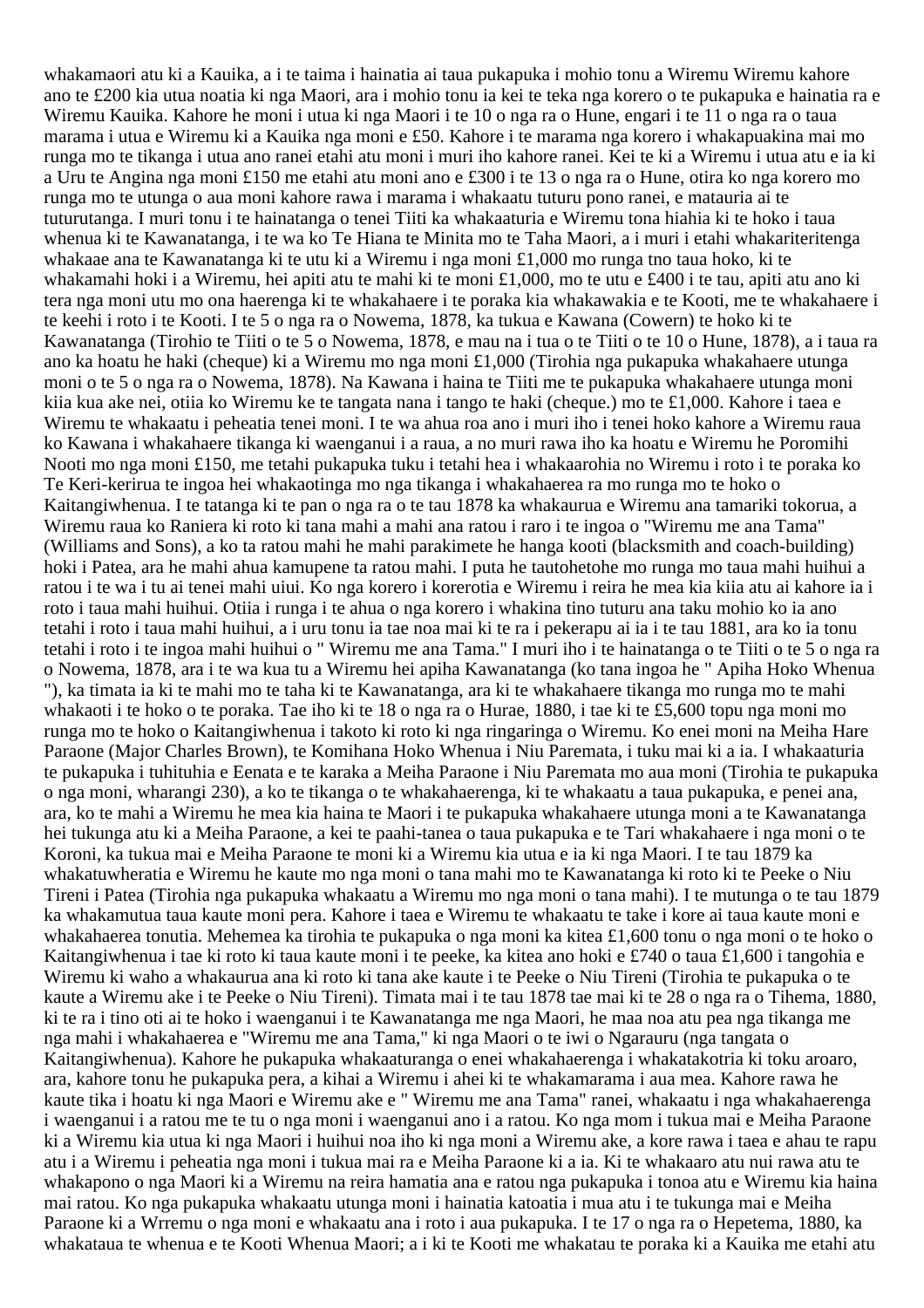rangatira tokorima o te iwi o Ngarauru, ara me tuku ki raro ki to ratou mana (Tirohia te Ota Whakamaharatanga Take o te 17 o nga ra o Hepetema, 1880, Pukapuka 2, Wharangi 46) (Tirohia te *Gazette,* Nama 97, o te 16 o nga ra o Oketopa, 1880, Wharangi 1504). Ko Wiremu Kauika anake me Wahiawa nga tangata o te Karauna karaati e ora nei, ko etahi o nga tangata o te karaati no muri mai i te whakaotinga o te hoko i rnatemate atu ai. I mua atu i tenei i puta te ki a Te Paraihe, Minita mo te taha Maori i taua wa, kaua e utua etahi atu moni mo Kaitangiwhenua kia oti ra ano nga take paanga ki te whenua te whakatau te whakaoti hoki e te Kooti, ara kia pahure rawa nga marama e toru i whakaritea e te Ture, i muri iho i te whakataunga, hei tukunga pukapuka whakawa tuarua. I te 18 o nga ra o Hepetema, 1880, ka hamatia e nga tangata tokoono o te karaati, ara e nga tangata no ratou te whenua, ta ratou pukapuka tuku mo te whenua (Tirohia te Tiiti hoko o te 18 o nga ra o Hepetema, 1880, a Kauika me etahi atu ki te Kuini).

I te marama o Oketopa, 1880, ka whakamutua te mahi hoko whenua a Wiremu a i te paunga o nga ra o taua marama ka mutu tana tu apiha Kawanatanga (Tirohia nga pukapuka mo runga mo te whakamutunga o tana mahi, mo tana whakatuunga ano, me te tino whakamutunga rawatanga o tana mahi, i roto i te paihere o nga pukapuka Kawanatanga). Mehemea ka tirohia enei pukapuka ka kitea i te 19 o nga ra o Aperira, 1880, ka kiia e Te Paraihe kia mutu te mahi Kawanatanga a Wiremu, a tuhia ana he pukapuka whakaatu atu ki a Wiremu. Ko te whakahoki mai a Wiremu mo taua pukapuka he tohe kia waiho tonu ia kia tu ana i runga i tana mahi a oti noa te poraka te whakawa e te Kooti, a i ki mai ia mehemea ka whakaae atu te Kawanatanga ki tana tono e kore ia e tono kia utua atu ki a ia te moni utu tau etahi atu moni utu mahi ranei. Ko ana kupu enei i roto i tana pukapuka ki te Minita, o te 17 o nga ra o Mei, 1880. " Kei te whakaaro ano hoki ahau mehemea ka kore e haere tonu taku mahi whakaoti i te hoko o tenei whenua tera pea ka puta he raruraru, na te mea hoki ko nga utunga mom katoa naku i whakahaere, na reira ko ahau te tangata e mohio, a te wa e utua ai te toenga o te moni, ko wai ma nga tangata tika hei putanga atu mo taua moni, a ka tohe hoki ahau kia puritia tonutia e ratou nga tikanga i whakahaerea e ratou i mua, i te wa i whakaturia ai he tangata hei tukunga mai mo nga moni me era atu mea katoa mo te taha ki a ratou. E hara i te mea e tono ana ahau kia tu tonu ahau i runga i taku mahi kia puta tonu mai ai taku moni utu tau, kahore. Ka pai noa atu ahau kia whakakorea atu e ahau tena."

I whakatakotoria tenei reta ki te aroaro o te Minita mo te Taha Maori (o Te Paraihe) a wha-kaaetia ana e te Minita kia tu tonu a Wiremu tae noa ki te paunga o nga ra o Oketopa. Ko nga kupu enei i tuhia e Te Paraihe mo runga mo taua mea. " Kei te ahua awaugawanga ahau, otira i runga ano i te ahua o nga tikanga kua whakaaturia mai nei, e pai ana ano me waiho tonu a Wiremu kia tu ana mo te tetahi wa poto kau nei.-Hone Paraihe. Te 18 o nga ra o Mei, 1880."

Kihai i whakaaturia ki nga Maori te whakamutunga o te mahi a Wiremu. Kua tae ahau inaianei ki tetahi o nga wahi tino whai tikanga i roto i te hoko o te whenua, ara ki te wa o te whakaotinga mutunga o te hoko me te utunga ki nga Maori o te moni toenga o te hoko i te tau 1880. I te wa i tuturu ai nga take paanga ki te whenua, ara i te pahuretanga o nga marama e toru i muri mai i te putanga o te whakatau a te Kooti,. ka puta te kupu whakahau a Te Paraihe ki a Te Kira kia whakahaerea te tikanga whakaoti i te hoko a kia utua atu hoki te toenga o te moni o te hoko ki nga tangata i roto i te Karauna karaati ko ratou anake nei hoki nga tangata tika hei utunga atu mo te moni. I te 14 o nga ra o Tihema, 1880, ka tukua mai tenei waea e Wiremu ki a Te Kira:—

## *"Patea, Tihema 14, 1880. "Ki a Te Kira, Kei te Whare o nga Tari Kawanatanga i Poneke.*

*"KA tae mai ranei koe ki konei a te ra i whakaritea, ara a te 18 of nga ra? Kei konei nga Maori e uiui ana, e hiahia ana hoki kia mohio a hea.*

## *"W. WIREMU, A.H.W."*

I whakatakotoria e Te Kira tenei waea ki te aroaro o te Minita, o Te Paraihe, a i tono hoki ia ki te Minita kia whakaputaina atu he kupu tohutohu ki a ia. Ko nga kupu enei i tuhia e Te Paraihe ki runga ki te waea. " E Te Kira.—Ko te tikanga kia tere tonu te whakaoti i te hoko inaianei, me te utu atu hoki e koe ake ano i te moni toenga o te hoko ki nga Maori, kaua e tetahi atu tangata.—HONE PARAIHE. 14/2/80."

Kahore e whakaatu ana i roto i nga pukapuka i tuku kupu whakahoki a Te Kira mo te waea a Wiremu. Otiia ki taku ahua mohio i tuku kupu whakahoki ia. I tuhituhia e Te Kira tetahi pukapuka whakaatu i te nui o nga moni katoa o te hoko i utua tae noa ki taua ra o te utunga whakamutunga, ara nga moni e £5,612. 4. 5 e whakaatu ana i roto i nga pukapuka whakahaere utunga moni a te Kawanatanga. I apitia atu e te Kira ki enei nga moni e £500 i kiia e Wiremu i utua e ia ki nga Maori i mua atu i te tangohanga atu a te Kawanatanga i te poraka i a ia, hui katoa nga moni kua puta ke ki nga Maori e £6,112.4.5. Ko nga moni hoko katoa o te whenua £11,523.5.0 ara mo nea eka e 92,186 (Ko te nui tenei o te Poraka i kitea i te ruuritanga. Ko te nui e whakaatu ana i roto i te mapi e mau ana i runga i te Tiiti e 93,886 eka, Otiia i roto i te Tiiti ake ko te nui e 92,186 eka). Ko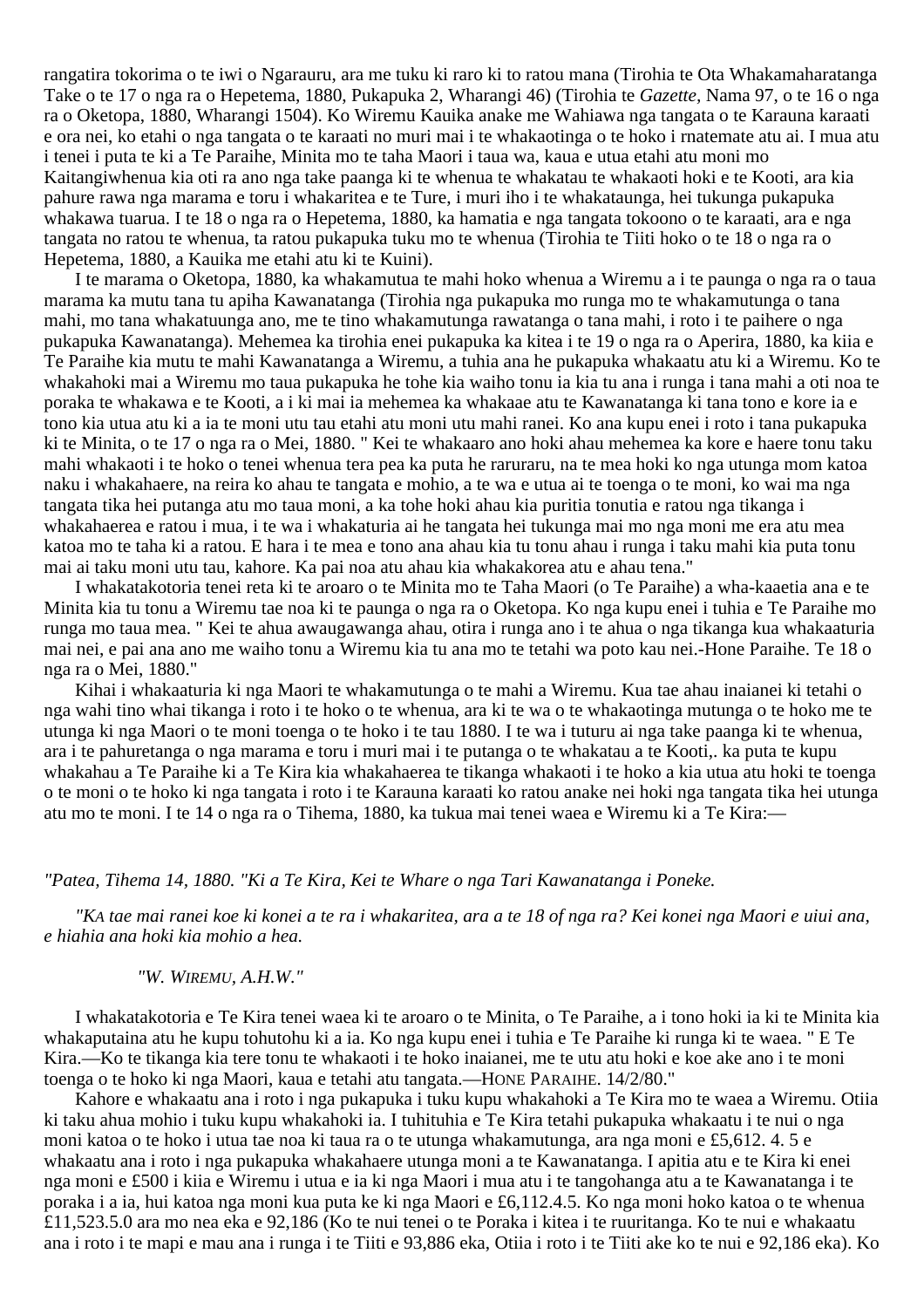te utu mo te eka e 2/6, a i muri i te tangohanga mai ki waiho o nga moni e £6,112 .4.5 kua utua atu ki nga Maori kitea ana ko nga moni e toe ana o te hoko hei utunga atu ki nga Maori e £5,411.0.7.

I te 20 o nga ra o Tihema, 1880 ka harre atu a Te Kira i Poneke ki Patea me nga Pukapuke whakahere ra o Tihema,a haere atu a Te Kir i Poneke ki Patea me nga pukapuka whakahaere utunga mom. Ko te na haere he whakaoti i te hoko ki nga Maori i reira. Ko te tangata i tonoa e Te Kira hei Kai-whakamaori mona ki reira ko Taare Warihi (Charles Wallace), a te wnakaotariga o te hoko. I tona taenga ki Patea ka patua atu te waea a Te Kira ki a Wiremu i Te Hawera Kia heere I tona tuunga ki te aroaro o te Komiti mo nga mea Maori i te tan 1886 i tatakuna katoatia e Te Kira nga mahi i whakahaerea e ia (Tirohia ana korero i Nama 16, 18 me Nama 19 ) Mo runga mo nga kupu i tuhia e ia ki roto ki tana pukapuka (diary) ko nga kupu enei a Te Kira: "Naku ake ano tenei whakaaro. I whakaaro hold ahau i runga i te mea e whai tikanga ana a Wiremu ki runga ki nga mea katoa e pa ana ki runga ki te whenua, a i runga hoki i tana kie tata ana ki te £3,000 nga moni hei utunga atu ki a ia, ko te tikanga me patu waea atu ki a ia I Hawera kia haere mai."

I runga i te ngaronga atu o Urn Te Angina raua ko Hakaraia, etahi o nga tangata o te karaati, kihai l taea e Te Kira te whakaoti te hoko i Patea. I Pakaraka a Uru Te Angina i taua wa, he kainga Maori e ono maero te tawhiti atu i Waitotara, a na te mate kore ana ia i ahei te haere ki Patea. Ko Hakaraia kua riro ke ki runga o te a, wa o Whanganui. Whakaritea ana e Te Kira ko Wiremu e haere ki a Hakaraia a me awhina hoki a Wiremu i a ia ki te whakaoti i te hoko. Ko te mom utu i whakaritea mo Wiremu e £50, a i utua atu taua moni e Te Kira ki a ia i Patea i te 23 o nga ra o Tihema. No te 25 o nga ra o Tihema ka hoki mai a Wiremu ki Patea me Hakaraia, otiia i te kore o Uru Te Angina e ahei te haere ki Patea, i te tino nui rawa o tona mate, kiia ana e Te Kira me kawe ki Pakaraka whakaoti ai i te hoko. Na reira i te 27 o nga ra o Tihema ka haere ia ki reira. Rokohanga atu e ia kua tae ki reira a Kanara Maketanara, a Taikana me etahi atu e ki ana he nama a nga Maori ki a ratou, a i tono ratou kia utua atu e Te Kira nga nama ki a ratou, i roto i nga moni toenga o te hoko o te whenua e utua ana ki nga Maori. Kihai a Te Kira i whakaae ki enei kereeme, a maumau noa iho tana ra, kihai hoki i oti te mahi i haere ai a Te Kira. I te ahiahi ka whakaritea e Te Kira raua ko Wiremu ki nga Maori kia haere ratou ki Waitotara i te aonga ake, i te ata tonu, ki reira whakaoti ai. I te ata tonu o te 28 o nga ra o Tihema ka haria a Uru Te Angina ki Waitotara a hui ana nga tangata katoa o nga taha e rua o te hoko ki roto ki tetahi o nga ruma o te hoteera i reira ki te whakaoti i te hoko. Ko enei anake nga tangata i reira, ara ko Te Kira, ko Taare Warihi (Kai-whakamaori), ko Wiremu Wiremu, me tana tama me R. H. Wiremu, me nga tangata hoki o te Karauna karaati, ara nga tangata kei roto nei o ratou ingoa i te Pukapuka Whakamaharatanga Take Paahga e mau ana. Ka whakaaria i reira e Te Kira nga pukapuka whakaatu utunga moni me te kaute tuatahi kua kiia i runga ake nei, e whakaatu ana ko nga moni toenga hei utunga ki nga Maori e £5,411.0.7. Ko aua pukapuka whakaatu utunga moni me te kaute na Wiremu i Whakamaori i whakamarama hoki ki nga Maori, a i muri i ta ratou korerorerotanga ki ana nga Maori e tika ana nga moni toenga e whakaatu ra i roto i te kaute. Katahi ka tuhia e Te Kira ara ka whakakina te pukapuka whakahaere utunga moni nei ano a haina ana a ia Maori a ia Maori i tona ingoa ki taua pukapuka. I runga i te whakahau a Te Kira tuhia ana e Te Warihi tetahi pukapuka ano, i te reo Maori, whakahaere i te utunga o nga moni, a i haina ano hold a ia Maori a ia Maori i tona ingoa ki tenei pukapuka, ara rihiiti. Ko nga kai-titiro i to ratou hainatanga ko Wiremu .Wiremu, ko tana tama ko kaniera, ko Te Warihi hoki. (Tirohia nga pukapuka whakahaere utunga moni, te kaute me nga rihiiti i runga i te paihere pukapuka Kawanatanga.) Kiia aua e nga Maori me hoatu e Te Kira he haki (cheque) mo aua moni ki to ratou rangatira ki a Uru Te Angina. Katahi ka tuhia e Te Kira te haki (cheque). Ko tenei e mau i raro iho nei te kape o taua haki. Ko nga kupu i tuhia ki te mangu-mangu whero ko nga kupu ena he mea perehi ki runga ki te haki ara ko nga kupu perehi tuturu ake o te haki:—

*"Kawanatanga nui tonu o Niu Tireni. "Tihema 28, 1880."Kaute Kawanatanga. "Ki te Rangatira o te Peeke o Niu Tireni i "Carlyle.*

*"Utua Nama 302 ki a Uru Te Angina me etahi atu te tangata ranei nana i mau atu tenei (haki) nga moni e rima mano e wha rau kotahi tekau ma tahi pauna e whitu kapa.*

> *"RIHARI HONE KIRA, "Heretari. "Kai-utu moni o raro iho i te Tumuaki Kai-utu moni."*

*"£5,411.0.7.*

(Tirohia te haki (cheque) tuatahi i roto i nga mea whakaatu.) Ko tenei haki i hoatu e Te Kira ki a Uru Te Angina, a i muri tata ano i tana hoatutanga i te haki ka puta a Te Kira ki waho i te ruuma me te mau i nga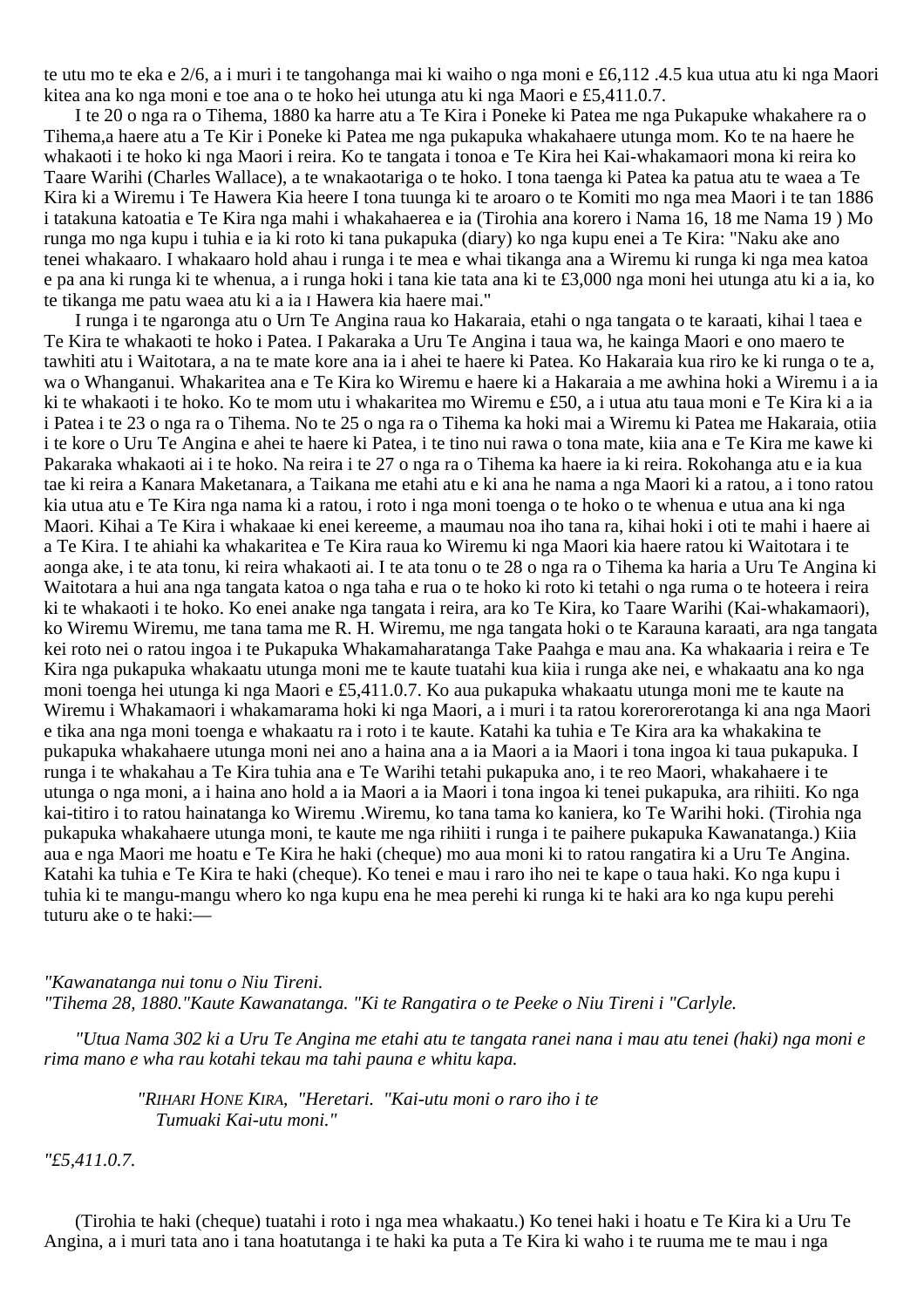pukapuka whakahaere utunga moni me nga rihiiti me etahi atu mea hoki kua whakahuatia i runga ake nei. Me ki penei ake ahau i konei i te wa i tu ai tenei huihuinga kahore a Wiremu i tuku kereme pehea pehea ranei mana ki nga Maori, a kei te mohio tuturu ahau i whakapakea nga Maori kia whakaaro ai ratou kua ea katoa a ratou nama ki a Wiremu ratou ko ana tama me etahi atu i nga moni i puta ra ki nga ringaringa o Wiremu i mua atu i te tino whaka-otinga o te hoko, ara ko a ratou moni nama katoa kei roto i nga moni e £5,612 . 4 . 5 i kiia i runga ake nei a ko nga moni i roto i te haki i utua atu ra ki a Uru Te Angina ma ratou motuhake ake era hei tuhanga ki nga tangata whai take ki aua moni. Me ki penei ano hoki ahau i te wa i waenganui i te putanga o te whakatau a te Kooti i te 17 o nga ra o Hepetema, 1880, me te whakaotinga mutunga o te hoko, i te 28 o nga ra o Tihema, 1880, nui atu i te toru marama, kahore rawa a Wiremu, a " Wiremu me ana Tama," ranei i whakaputa kereeme nama ki nga Maori, kahore hoki ratou i whakahaere tikanga pehea pehea ranei mo te whakarite kaute ki nga Maori, ki te whakahaere tikanga ranei hei here i te moni i roto i te ringa o te Kawanatanga.

I muri i te putanga o Te Kira ki waho o te ruuma ka korerotia te tikanga wahi i te haki, tuba hoki i nga moni. Kahore he peeke moni i Waitotara e ahei ai te wahi i taua haki i reira; ko te peeke tata mai kei Patea, tekau ma whitu pea maero te tawhiti atu. I te nui rawa o te mate o Uru Te Angina kihai ia i ahei te haere ki Patea, a i runga ano i ta ratou korerorerotanga whakaae ana a Uru Te Angina ki te hoatu i te haki ki a Wiremu, i runga ano hoki i te tono a taua Pakeha, a i ranga noki i te nui o te whakapono o Uru ki te mahi tika o Wiremu. I tino ki tuturu pono hoki a Wiremu mana e mau te haki ki Patea, mana e wahi i te peeke, a mana hoki e mau mai nga moni ki Waitotara a te aonga ake o te ra, ara, a te ra i muri mai. Heoi ano ka mutu te huihuinga, a i te ahiahi ka hoki mai a Te kira ki Poneke i runga i te tereina, ka ahu atu hoki a Wiremu raua ko tana tama ki Patea, me te mau ano raua i te haki. I mua i bana haerenga mai i Waitotara ka patua atu e Te Kira he waea ki te Rangatira o te Peeke o Niu Tireni i Patea, ko nga kupu enei o taua waea:—

# *"Waitotara, Tihema 28, 1880. "Ki a H.F.Chiristie, Esq., Peeke o Niu Tireni, Carlyle, Patea.*

*"KUA utua e ahau i tenei ra ki a Uru Te Angina he haki (cheque) mo nga moni e rima mano e wha rau kotahi tekau ma tahi pauna. Me ata uiui e koe nga tikanga ina kawea atu taua haki kia wahia koe."*

## *RHARI HONE KIRA."*

I te ata o te 29 o nga ra o Tihema, i te tuheratanga o nga Peeke, ka haere a Wiremu ki te Peeke o Niu Tireni ki te wahi i te haki. I runga i te tono a te Kai-whakahaere, ara Eangatira o te Peeke, tuhia ana e Wiremu tona ingoa ki tua o te haki, a utua mai ana nga moni ki a ia. Te rironga mai o nga moni haere ana ia ki te Peeke o Niu Hauta Weera kei reira nei tetahi kaute motuhake i whakapuaretia e ia ki tona ingoa ake, i te marama o Noema, 1880, a utua ana e ia e £5,410 o taua moni ki roto ki taua kaute ana ake. (Tirohia te kape o te kaute o te Peeke o Niu Haute Weera.) Kahore i whakaaturia e Wiremu ki nga Maori tana peeketanga i taua moni ki tana ake kaute, kahore hoki ia i tuhi i whakaatu ki a ratou he aha i kore ai ia e whakarite i te kupu i kiia tuturutia ra e ia ki nga Maori i te 28 o nga ra o Tihema, ara tana kupu mana e wahi te haki, mana hoki e mau mai te moni ki nga Maori i te 29 o Tihema. I te korenga o Wiremu e tae mai ki Waitotara i te 29 o nga ra o Tihema pa mai ana te manawapa ki nga Maori, no reira patua atu ana te waea a Eauika ki a Wiremu, patai atu i te take i kore ai ia e tae mai. Kahore a Wiremu i whaka-hoki kupu mai mo tenei waea. Katahi ka patua he waea e Kauika ki te rangatira o te Peeki o Niu Tireni. Ko nga kupu enei o taua waea:—

## *"Waitotara,Tihema 29, 1880. Ki te Eangatira o te Peeke o Niu Tireni, Patea.*

*"Kua wahia ranei e Wiremu ta matou haki Kei te tatari atu matou ko toku iwi ki a ia. Mehemea kua haere mai ia kia tere tonu te whakaatu mai. Kua utua te moni mo te whakahoki mai mo tenei waea.*

## *"WIREMU KAUIKA."*

(Tirohia te pukapuka (diary) a Te Piha, o te 29 o nga ra Tihema, 1880, i roto i nga ea whakaatu.) Ko te whakahoki mai a Kirihiti (Mr. Christie), Eangatira o te Peeke, i penei mai no taua ata i wahia ai e Wiremu te haki.

I te 29 o nga ra o Tihema ka patua e Wiremu he waea ki a Meiha Parone. Ko nga kupu enei o taua waea:—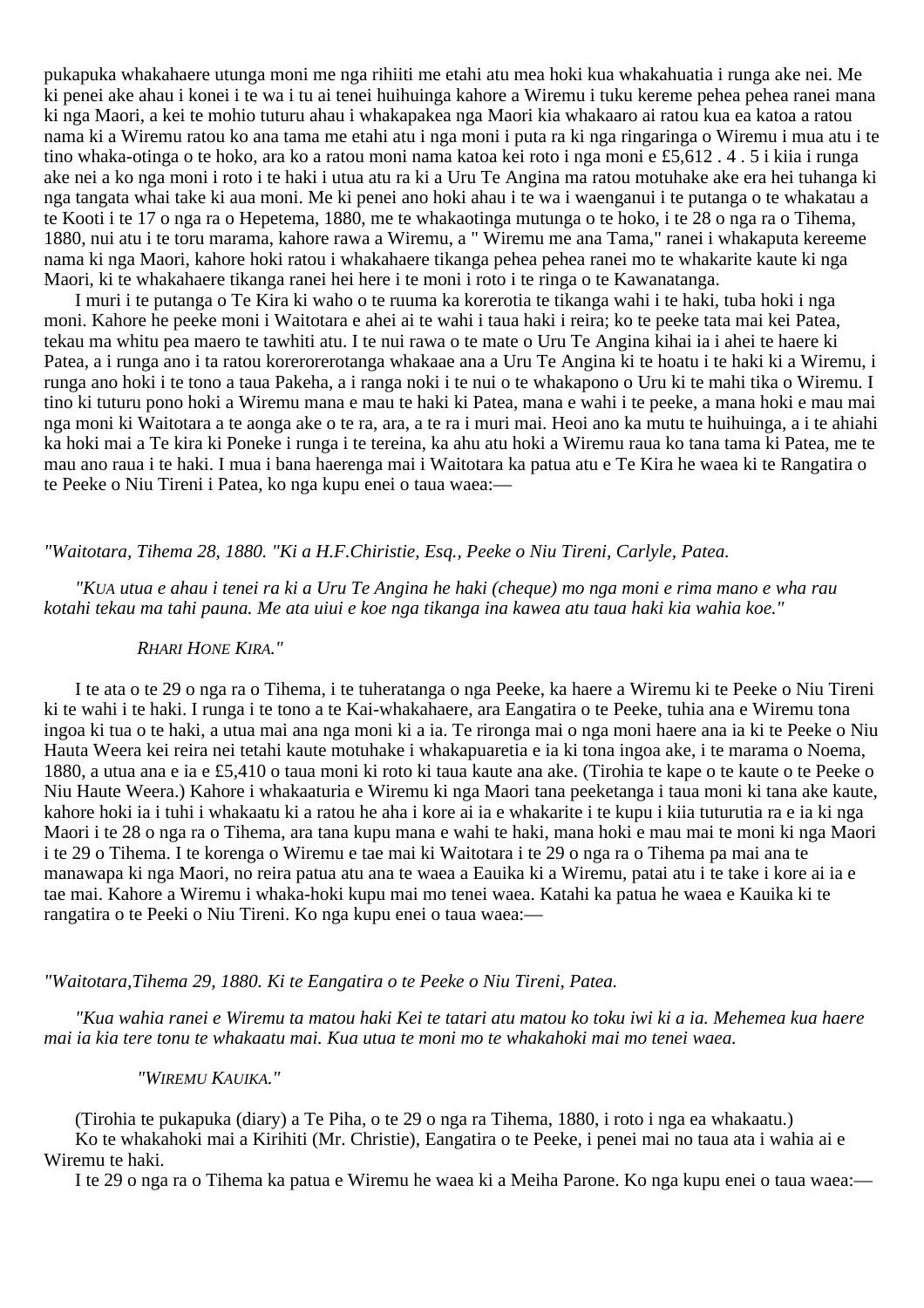## *"Patea, Tihema 29,1880. "Meiha Paraone, Niu Paremata.*

*"Kua tae katoa i ahau nga moni o Kaitangiwhenua ki te Peeke, kua pai inaianei kua or a. I ata paahitia katoatia e ratou nga pukapuka whakahaere utunga moni tuatahi a kahore hoki ratou i whakahe i etahi o nga moni i roto i aua pukapuka, a nui atu to ratou whakapai ki a koe ki ahau hoki. Kua tatu toku ngakau inaianei ka tuhia atu e ahau he reta."*

*"Wiremu Wiremu."*

Kihai te reta i kiia i roto i te waea nei i whakatakotoria e Meiha Paraone ki toku aroaro. I ki ia ki tana mahara i tahuna pea taua reta i te wa i tahuna ai etahi o j ana pepa i mua ake nei. Kahore hoki a Wiremu i ahei ki te whakatokoto kape o taua pukapuka ki toku aroaro, ki te whakaatu mai ranei i te tikanga o nga kupu o taua reta.

I te 30 o nga ra o Tihema, 1880, ka patua, te waea e mau ake nei, e Wiremu kia a Takena, roia i Whanganui. Me ki penei atu ahau i tu taua roia, a Takena, hei kai-whakahaere keehi mo te taha ki nga Maori i roto i re Kooti Whenua Maori, a he kereeme tana ki nga Maori mo nga moni e £232 topu, a kei te whakaatu nga reta i waenganui ia Wiremu raua ko Takena i ki a Wiremu mana e whakarite kia utua nga moni nama ki taua roia i roto i nga moni o te hoko o te whenua. (Tirohia nga kape nga reta i roto i nga mea whakaatu.)

*"Patea, Tihema 30, 1880. "Ki a A. Takena, Eoia, Whanganui.*

*"KUA taea katoa taku mahi mo Kaitangiwhenua a ka tae atu ahau ki kona, ki a koe, a tera wiki.*

*"WIREMU WIREMU."*

I te 31 o nga ra o Tihema, ka patua mai e te Eangatira o te Peeke o Niu Tireni he waea ki a Te Kira. Ko nga kupu enei o taua waea:—

## *Patea, Tihema 31, 1880. "Ki a R. Te Kira, Tari Maori, Poneke.*

*"CONFIDENTIAL. No te ata o te Wenerei ka wahia e Wiremu, mo te taha ki nga Maori, to haki. Kei te nui te manawapa o nga Maori, a kei te uiui mo taua moni. Kahore a Wiremu e whakaae inaianei ki te utu i taua moni ki te Maori ki te Pakeha ranei. He mea atu tenei naku kia koe me patu mai he waea ki a Wiremu kia whakaaturia atu e ia ki a koe tana peheatanga i taua moni."*

*"H. P. KIEIHITI (H. F. CHRISTIE)."*

Ko nga kupu enei o te waea whakahoki a Te Kira mo taua waea:—

*"Poneke, Tihema 31, 1880. "H. P. Kirihiti, Patea.*

*"No. 1013. E kore ahau e ahei ki te whai tikanga mo runga i tenei mea, E hara a Wiremu i te apiha o te Kawanatanga. I utua e ahau te haki ki nga tangata katoa o te karaati, a no te taenga mai ano o to waea nei katahi ano ahau ka mohio i hoatu taua haki ki a Wiremu."*

*"R. H. KIRA (R. J. GILL)."*

Mo runga mo te wahi whakamutunga o te waea nei i penei mai nga kupu a Wiremu ki ahau, i runga ano i te oati, i tona tuunga ki te whaaki kupu i toku aroaro, it te wa i noho ai ahau ki te uiui, i muri i te huihuinga ki Waitotara i te 28 o nga ra o Tihema, i tutaki ia ki a Te Kira ki waho i te hotera a i ki atu ia ki a Te Kira kua riro mai i a ia, i a Wiremu, te haki, a i ki atu a Te Kira ki a ia " Kanui tona koa mo tona rongonga kua riro mai te haki," ara i ahua penei nga kupu a Te Kira ki a ia. I ki a Te Kira, i runga ano i te oati, he tino teka rawa atu tenei korero a Wiremu, a kahore rawa hoki ia i mohio kua riro i a Wiremu te haki a nga. Maori tae noa ki te wa i tae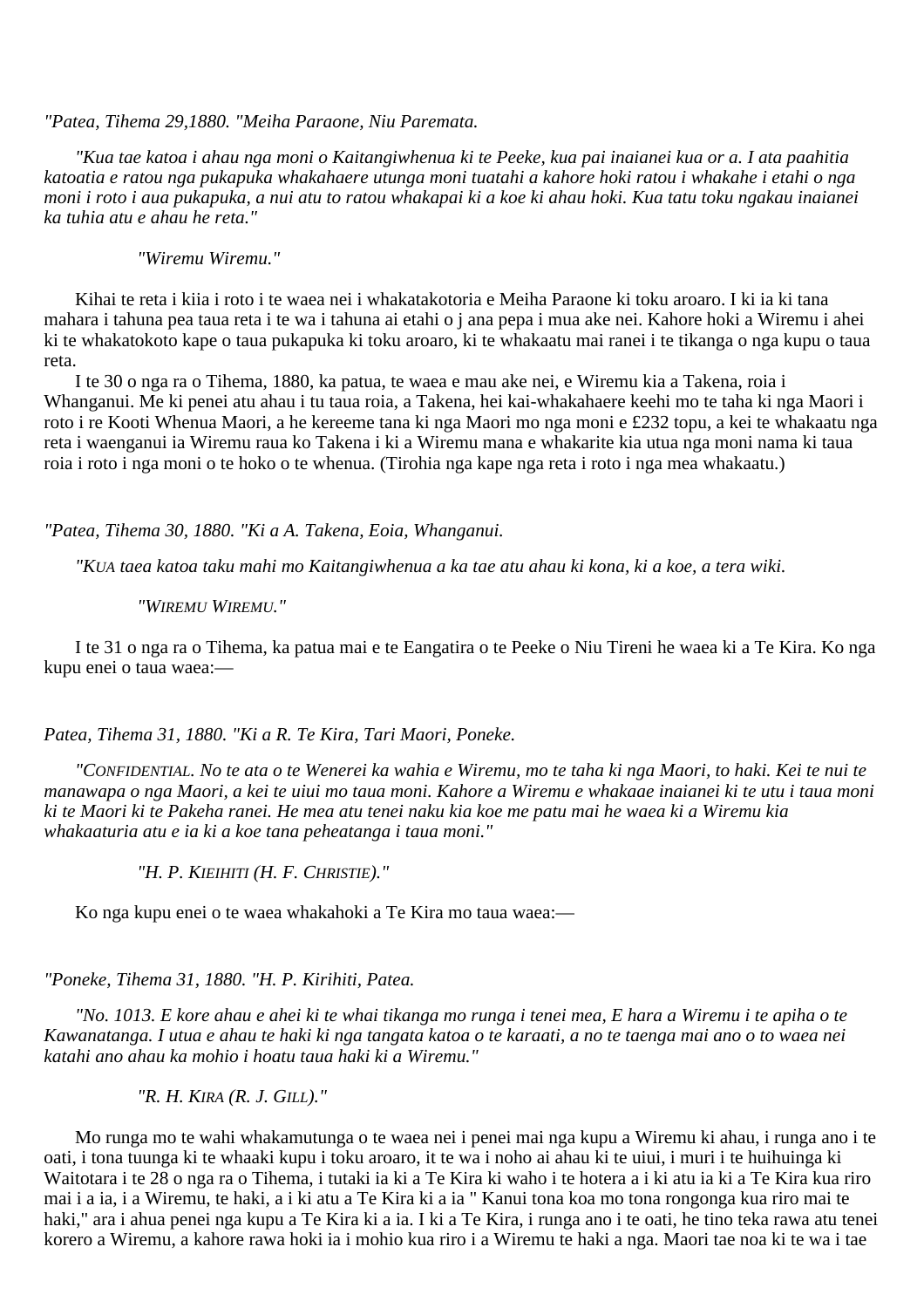atu ai te waea a Kirihiti ki a ia i Poneke. I te 7 o nga ra o Hanuere, 1881, ka tuhia e Kirihiti tenei reta ki a Te Kira:—

*"Patea, Hanuere 7, 1881.*

# *"E PA,—*

*"Mo runga mo taku waea mo Wiremu, i pohehe pea ahau ki nga kupu o roto o to waea i patu mai ki ahau i Waitotara, me te tikanga o kupu ki ahau i nga korerorerotanga o mua atu. Ano ki ahau i penei te tikanga e tino hiahia ana koe kia puta tonu atu ki nga Maori te moni o te haki i tuhia nei e koe ki runga ki tenei Peeke. Mei kaua taku pohehe kua kore ahau e patu atu i taku waea ki a koe mo runga mo taua mea. Heoi ano.*

*"Na H. P. KIRIHITI.*

*"Kia R. H. Kira, Poneke."*

Kahore a Te Kira i tuhi kupu whakahoki mo tenei reta. Nui rawa atu te manawapa me te raruraru i pa mai ki nga Maori i te korenga o Wiremu e whakautu mai i te waea a Kauika, i muri iho hoki i to ratou mohiotanga ki te rangatira o te peeke kua wahia ta ratou haki e Wiremu, a haere ana a Wiremu Kauika raua ko tetahi, ko etahi tokorua ranei o nga tangata o te karaati ki Patea kia Wiremu mo taua moni, ki te patai hoki he aha te take ki kore ai ia e hoki mai me te moni. To raua (? ratou) taenga atu ki te whare o Wiremu ka kiia mai e te wahine a Wiremu kei te mate a Wiremu, kei runga i tana moenga e takoto ana, a e kore e ahei kia kite i te tangata mo runga mo nga tikanga mahi. Heoi i te riringa o Kauika tukua ana ia e te wahine kia tomo atu ki te ruuma i a Wiremu. I tenei korerotanga o Kauika ki a Wiremu i tono a Kauika kia utua mai te moni e Wiremu, a i ki tuturu mai a Wiremu mana e mau iho te moni ki Waitotara a te wa tonu e ahua ora ake ai tona mate. (Tirohia nga kupu whakaatu a Kauika i roto i Puka-puka I., Wharangi 84, &c.) I waenganui o tenei me nga ra o waenganui o Hanuere, 1881, kotahi e rua ranei nga kitenga, korerotanga hoki o Wiremu me nga Maori, otiia kahore taua mea i oti. Ko te tohe tonu a nga Maori me hoatu tonu te moni ki a ratou. I enei korerotanga a ratou katahi ano a Wiremu ka ki he nama a nga Maori ki a ia, ki a Wiremu me ana Tama a ko aua nama nui atu i nga moni o te haki. Ko te tohe a nga Maori kahore a ratou nama, me ta ratou tohe ano kia utua atu e Wiremu te moni ki a ratou. I te tatanga ki te pau o nga ra o Hanuere, 1881, ka patu waea ka tuhi reta hoki a Uru Te Angina ki te Kawanatanga whakahe mo te mahi a Wiremu, ara ki atu ki te Kawanatanga kei te puritia e Wiremu ta ratou moni. I te 29 o nga ra o Hanuere, 1881, ka patua mai e ia tenei waea:—

## *"Waitotara,Hanuere 29, 1881. "Ki a R. Kira, Tari Maori, Poneke.*

*"KUA puritia atu e Wiremu ta matou moni. Tonoa ia e koe kia utua mai te moni ki a matou inaianei. Utua mai tenei waea.*

## *"URU TE ANGINA."*

I tuhi reta mai ano hoki a Uru ki a Te Rooretana, te Minitia mo te Taha Maori, i taua ra ano, tono kia awhina atu te Kawanatanga i nga Maori ki te tohe kia utua mai ta ratou moni e Wiremu. Kihai te Kawanatanga i whakaae kia whai tikanga mo runga mo taua mea, a i penei te kupu a te Kawanatanga i runga i te mea i ata hoatu te haki ki nga Maori kahore he tikanga e pa mai ki runga ki te Kawanatanga, a mehemea he whakaaro to nga Maori kia whakapono ratou ki a Wiremu (kua mutu nei tona tu apiha Kawanatanga i taua wa) a kia hoatu hoki i ta ratou haki ki a ia, na ratou ake ano tera tikanga, a i te putanga o te raruraru na ratou ake ano te take o tera raruraru. E whakaatu ana i roto i nga pukapuka o taua wa ra ano a tae noa mai ki te tuunga o te Pavemete, kua pahure ake nei he pitihana tonu te mahi a nga Maori ki te Kawanatanga kia whakaorangia kia awhinatia atu hoki ratou i runga i taua mea. (Tirohia nga Pitihana, nga Ripoata a nga Komiti me etahi atu mea i roto i te paihere pukakuka Kawanatanga.) He maha ano hoki nga taenga o Uru Te Angina raua ko Kauika ki Poneke, a i korero raua ki te Minita mo te Taha Maori, a i o raua korerotanga katoa ko te kupu tonu ki a raua e kore te Kawanatanga e whakaae e pa mai ana tetahi he ahua tikanga ke atu ranei o taua mea ki runga ki te Kawanatanga a e kore hoki te Kawanatanga e ahei ki te whai tikanga mo runga i taua mea. I te marama o Hurae, 1885, ka puta tenei ripoata a te Komiti mo nga Mea Maori: " Me uiui e te Kawanatanga mehemea kei te nui nga take e tika ai kia kawea tenei keehi ki te Ture, i runga i te tikanga hara hiwiri, kirimina ranei, a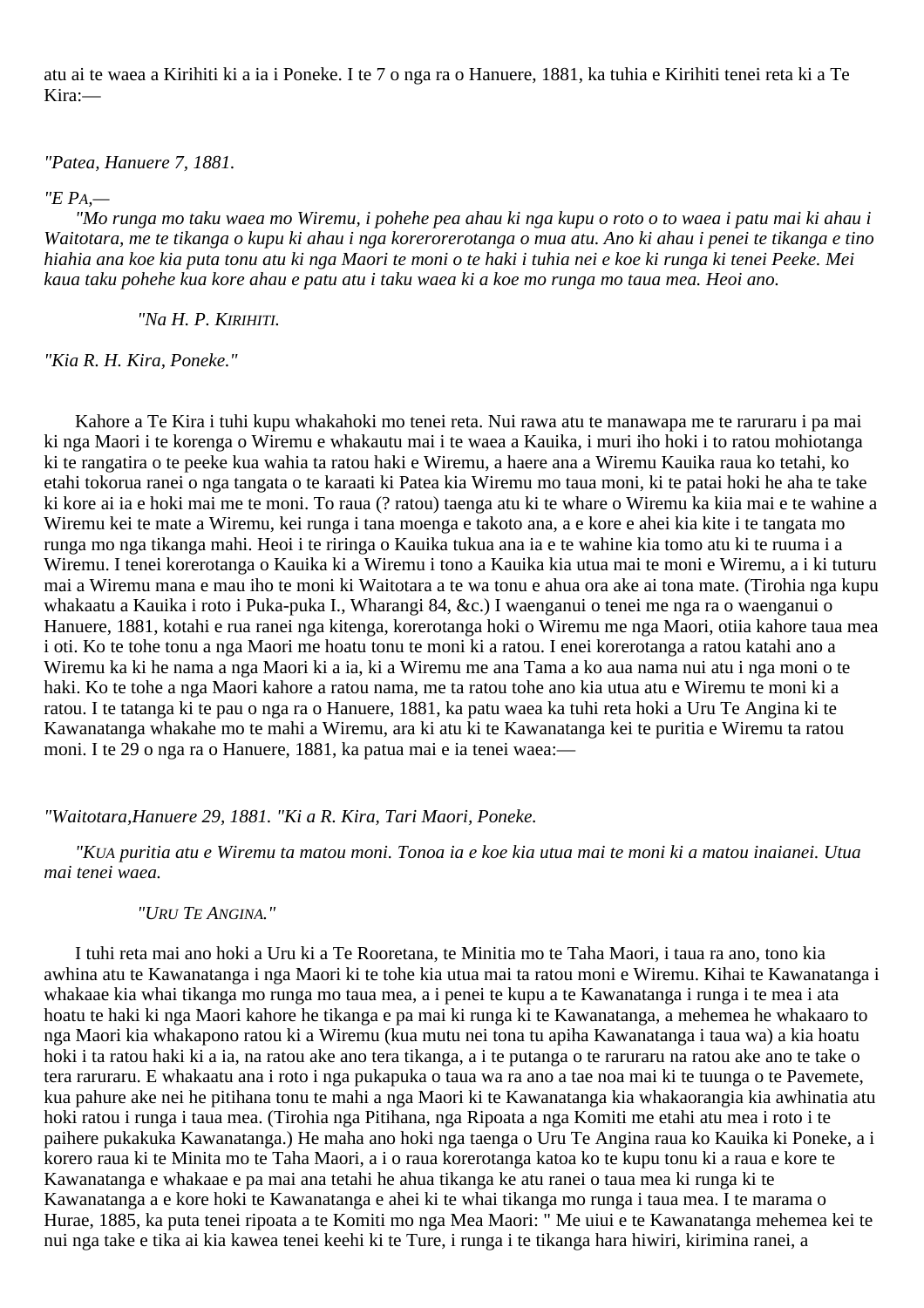mehemea kei te nui nga take me awhina te Kawanatanga i nga Maori ki te kimi ora mo ratou."

I te marama o Maehe, 1881, ka tukua e nga Maori taua keehi ki a Anaru Takena, he tangata e mahi roia ana i Whanganui, a i te 19 o nga ra o taua marama ano ka tuhia tenei pukapuka e Takena ki a Wiremu:—

*"Whanganui, Maehe 19, 1881.*

# *"E HOA,—*

*"Kua whakahaua mai ahau e Uru Te Angina, e Matanganui, e Piki Kotuku, e Wahiawa, e Wiremu Kauika, e Hakaraia Te Nawiri hoki, kia tono atu ki a koe kia utua nga moni e £5,441 i tangohia e koe i roto i nga moni hoko o Kaitangiwhenua, ko aua moni nei ma nga Maori e mau nei nga ingoa i runga ake nei. Kua whakahaua mai ano hoki ahau kia ki penei atu ki te kore aua moni e utua mai a te Wenerei te 23 o nga ra o te marama nei me nga moni e 45/-, utu mo te whaka-haerenga o te keehi, ka whakahaerea tonutia he keehi he tikanga hoki mou i raro i te Ture Hiwiri me te Ture Kirimina, a e kore e puta tetahi atu kupu whakaatu ki a kae.*

*"Heoi ano,*

*"Na A. Takena*

*"Ki a W. Wiremu, Patea."*

Ko te reta whakautu mai tenei a Wiremu mo ta Takena:—

*"Patea, Maehe 22, 1881.*

# *"E HOA,—*

*"He kupu whakaatu atu tenei naku ki a koe ka pai noa atu ahau ki te whakaoti i tenei mea ki a Uru Te Angina me etahi atu o nga tangata no ratou nei a Kaitangiwhenua Poraka, a he mea atu hoki tenei kia mohio koe ko taku mahi he tohe ki a ratou kia whakaotia, engari kahore ahau e pai kia whakaotia i runga i te tikanga e kiia mai nei e koe. Mehemea he kupu atu ano au mo runga mo tenei mea me ahu atu ki taku roia ki a Hori Hatihana korero atu ai, me tuhi atu ranei ki a ia.*

*"Heoi ano,*

*"Naku, Na W. Wiremu.*

*"Ki a A. Takena."*

Kahore i tukua mai e Wiremu he kaute i roto i tenei pukapuka. I te 24 o nga ra o Maehe, 1881, ka tuhi mai a Hatihana i tenei reta ki a Takena:—"

*"Whanganui, Maehe 24, 1881.*

# *E hoa,—*

*"Mo Kaitangiwhenua. E kore e maha nga ra kei muri ka ahei ahau ki te tuku pukapuka atu ki a koe mo runga mo te kaute i waenganui i nga Maori me Wiremu. Otiia mehemea kua whakahaua mai koe kia hamenetia (a Wiremu), kua whakamana ahau hei tango i taua hamene, ano nei kei roto a Wiremu i te Takiwa Porowini o Poneke e noho ana.*

*"Heoi ano,*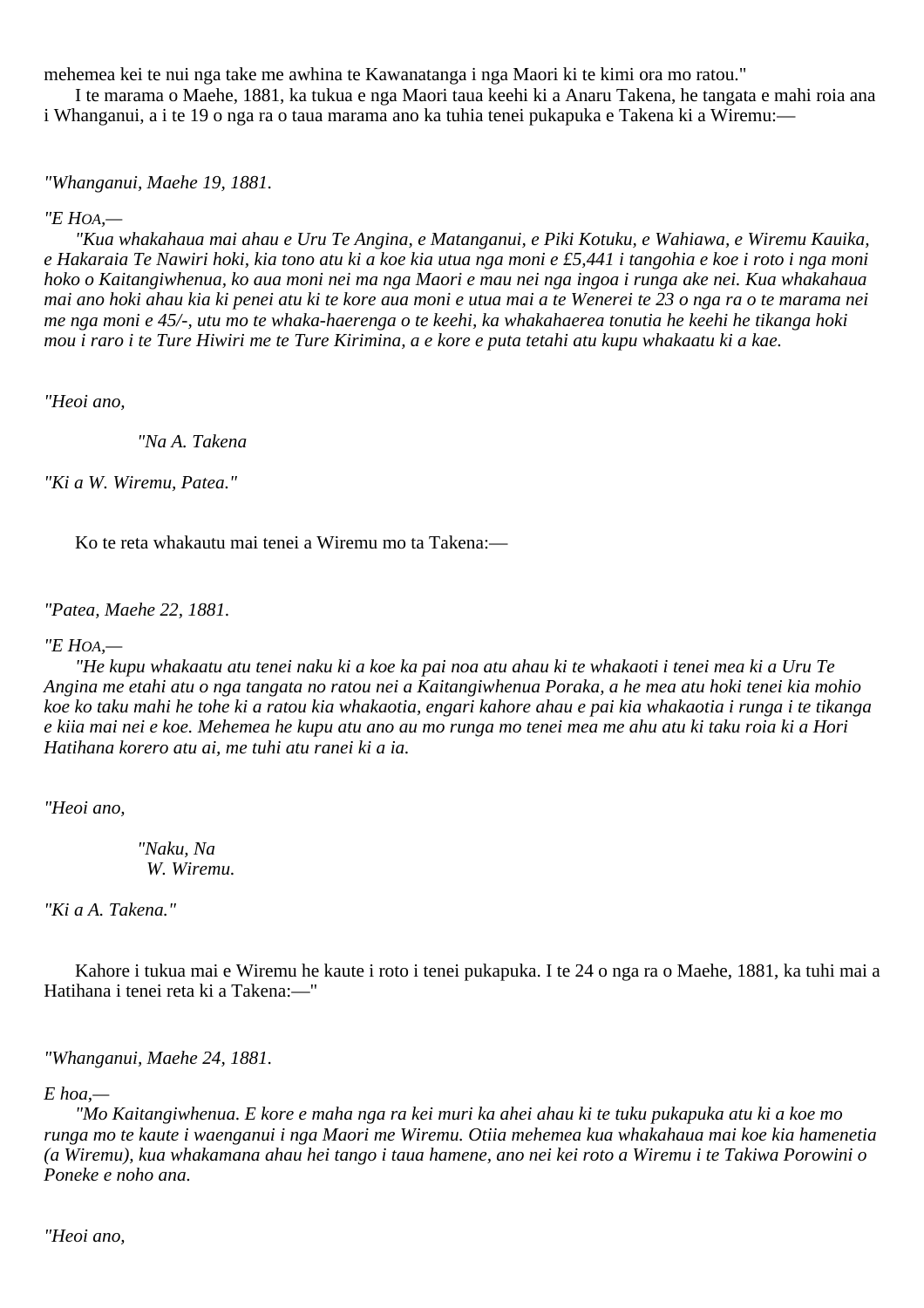# *"Na Hori Hatihana.*

*"Ki a A. Takena."*

Kahore rawa a Hatihana i tuhi mai ano i tetahi pukupuka mo te kaute i waenganui i nga Maori me Wiremu. Kei nga pukapuka i tuhituhia me etahi atu mea e whakaatu ana i muri tata i tenei ka tangohia tonutia atu e Wiremu te tikanga whakahaere i roto i nga ringa o Hatihana. I te tatanga ki te pau o nga ra o Maehe ka patua e Wiremu he waea ki Maeiha Paraone kia haere mai hei hoa whakarite tikanga whakaoti mona i taua raruraru ki a Takena. (Tirohia enei reta— ta Paraone ki a Wiremu o te 23 o Maehe; ta Paraone ki a Takena o te 23 o Maehe; waea a Wiremu ki a Paraone o te 26 o Maehe; ta Paraone ki a Takena o te 28 o Maehe; me ta Takena ki a Paraone o te 29 o Maehe.) I te 9 o nga ra o Aperira, 1881, ka haere a Wiremu raua ko Meiha Paraone ki Whanganui a i korero raua ki a Takena. Ko nga kupu enei i raro iho nei i tuhia ki runga ki te pire a Takena mo nga moni utu o nga whakahaerenga mo runga mo taua mea i korero-tia e ratou. I kiia e Meiha Paraone, i runga ano i te oati, e tika ana aua kupu i tuhia ra. (Tirohia ana kupu whaaki.) Ko aua kupu i tuhia kei te whakaatu i nga tikanga i korerotia e ratou. Koia enei ko aua kupu i tuhia ra:—

"1881, Aperira 9.—Whakahaerenga tikanga ki a Wiremu raua ko Meiha Paraone i te korero roa mo runga mo te tikanga i whakaaetia hei otinga mo te keehi, a whakaae ana a Wiremu kia tukua tatatia mai e ia nga kaute."

Otiia kihai a Wiremu i whakarite i tana whakaaetanga, a i te 20 o nga ra o Hune ka whakahaua e Wiremu kia tukua tenei reta ki a Takena:—

*"Patea, Hune 20, 1881.*

## *"E hoa,—*

*"I runga i to tono kua tirotirohia e ahau nga kaute mo Kaitangiwhenua a kitea ana e ahau e kore e taea te tataku atu ki a koe nga mea katoa i roto i aua kaute, he maha rawa hoki a he roa noa atu te wa hei tuhituhinga i aua mea, na reira me ki kau atu e ahau te nui o nga moni kua utua e ahau, ara e £5,813 7 9. Kahore to kaute i roto i tenei, kahore hoki ta Noota. Tera atu ano etahi atu kaute kei waho atu o tenei e riro ana maku e whakahaere, e tae ana nga moni o aua kaute ki te £50. Kua kite nga Maori i enei kaute katoa, kua panuitia katoatia atu hoki ki a ratou, a kua kiia ano hoki e ratou e tika ana.*

*"Heoi ano,*

*"W. WIREMU,*

*"Na R. H. W.*

*"Ki a A. Takena."*

I te marama o Aperira, 1881, ka tukua he tono ki a Meiha Hiiwhi (Heaphy), Komihana Kai-tiaki i raro i " Te Ture Arai i te Hoko i nga Whenua Maori," mo te taha ki te Kawanatanga, kia whakapucaina e ia he tiwhikete whakamana mo te hoko ki a te Kuini i te 18 o nga ra o Hepetema, 1880. I tae nga Maori ki te arai kia kaua taua tiwhikete e whakaputaina a tuhia ana e Meiha Hiiwhi a ratou kupu i korero ai mo runga mo ta ratou araitanga. (Tirohia ana kupu kei te paihere pukapuka Kawanatanga.) I reira ano a Wiremu, otiia kihai ia i whakaae kia whakaputa kupu patai ki nga Maori. He roa te wa i ata whakaaroarohia ai e Meiha Hiiwhi taua mea, a i te 27 o nga ra o Mei, 1881, ka whakaputaina e ia tana whakataunga, he mea tuhituhi nana ki te pukapuka, a i whakaaetia e ia kia puta te tiwhikete i whakaritea e te Ture. Kei te paihere pukapuka Kawanatanga katoa te whakataunga a Meiha Hiiwhi me nga kupu whakaatu i whakapuakina ki tona aroaro mo runga mo te keehi o taua tono. Me tuhi e ahau etahi o nga kupu o roto o tana whakataunga hei whakaatu atu i te take i whakaputaina ai e ia tana whakataunga. Ko aua kupu enei: "I kitea kei te raruraru nga kai-hoko mo te whakahaerenga whakamutunga o te haki mo te moni £5,411 i utua atu nei e Te Kira kia ratou i Waitotara; otira i te mea e whakaae ana nga Maori i riro atu te haki ki o ratou ringaringa, e whakaaro ana ahau kaore kau aku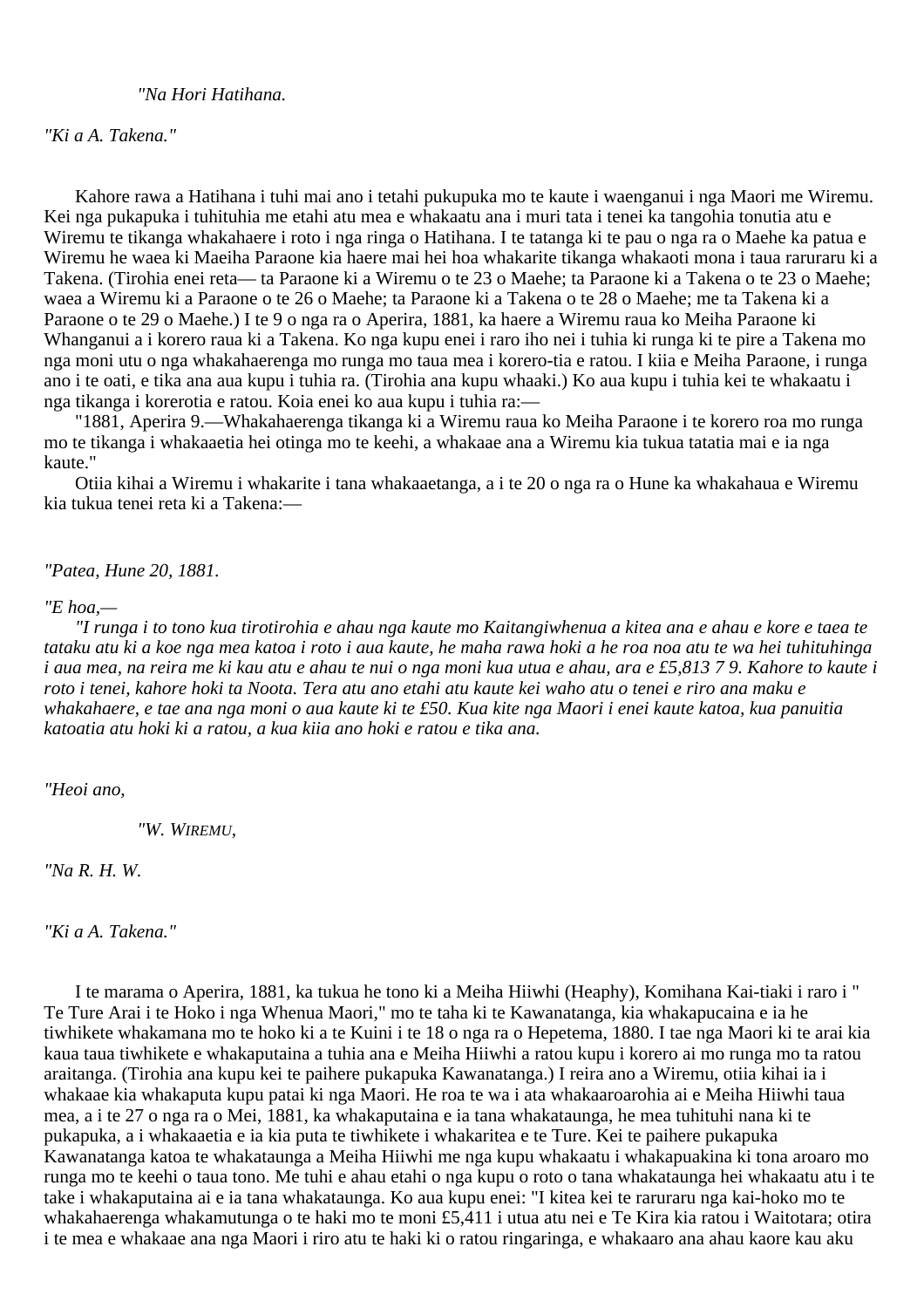tikanga mo ta ratou whakahaerenga i muri iho."

Mo runga mo nga tikanga i waenganui i nga Maori me Wiremu me ana Tama ko nga kupu enei a Meiha Hiiwhi: " Ki te whakaaro kahore i tae he kaute ki nga Maori mo nga taonga i tukua ki a ratou, a kahore hoki ratou i mohio ki nga utu o etahi o aua taonga i tukua atu ra ki a ratou."

Ko etahi atu enei o ana kupu: " Ki te whakaaro he mea tika kia tae he whakaaturanga ki te Komihana Kai-tiaki e ahei ai ia ki te uiui i nga tikanga i te wa e whakahaerea ana te hoko. Ki te kore e whakaputaina e ia te tiwhikete i muri iho i te otinga o te Tiiti ka pa te mate ki te hunga kahore nei i tika kia tau he mate ki runga ki a ratou. *Ahakoa ano te ahua pohehe o te mahi a te hunga na ratou nei i whakahaere te hoko* kahore i kitea e ahau he tikanga tahae i roto i te hoko i waenganui i te kai-tango me nga kai-tuku i te hoko. He nui nga whenua o nga Maori kei waho atu i tenei hei oranga mo ratou, na reira whakamana ana e ahau te Tiiti."

Ko etahi atu ano enei o ana kupu: "I tonea e ahau kia homai e Wiremu ki ahau nga kape o nga kaute kia ahei ai ahau ki te whiriwhiri i te tika i te he ranei o nga utu o nga mea i roto i aua kaute, ara i nga utu mo nga paki, mo nga hoiho me etahi atu mea i hokoa atu e ana tamariki. I whakaae ia ki te homai i nga kape o aua kaute, otiia kahore ano kia tukua mai e ia. Kahore he mana i ahau e ahei ai taku tono kia mauria tonutia mai aua kape o nga kaute."

Ko te tiwhikete a te Komihana Kaitiaki kei runga i te Tiiti e mau ana, a i tuhia i te 27 o nga ra o Mei, 1881. I te 9 o nga ra o Hurae, 1881, ka whakataua a Wiremu e te ota a te Kooti Takiwa i Patea he peekerapu, i runga i te pitihana a tetahi o nga tangata i nama nei ia ki a ratou, ara a Tamati Noota (Thomas North) he tangata nana tetahi toa hokohoko kakahu. Kahore te Komihana e whakahau ana kia uiuia e ahau te ahua o nga tikanga whakahaere a Wiremu mo runga mo tona peekeraputanga, otiia me ki penei ake ahau mehemea ka tirohia nga pukapuka me nga kupu i korerotia me etahi atu mea (ka tukua atu nei), e pa ana ki te whakahaerenga o te keehi peekerapu, ka mohio te ngakau tapatahi, kore whakahoa, i te tukunga e Wiremu ki ana tama l ona taonga, taputapu hoki, ko te nui nei o nga moni mo aua mea £1,922, i roto i nga wiki e rua i mua atu i te putanga o te ota whakataunga i tana peekeraputanga, hei whakaea, e ai ki tana ki, i ana nama ki ana tama, i mahi tahae tino kino ia ki nga tangata na ratou ra nga nama, i a ia. Ko nga tikanga whakahaere i roto i te keehi peekerapu tena te tino rereke noa atu na te ahua, mai o te timatanga ote keehi tae noa ki te mutunga; ko te tino mahi a Wiremu, a ana tama, me nga tangata na ratou nga nama i a ia, i a Wiremu, a e whakahoa ana ki a ia, he mea kia kore e puta atu he mea kotahi i roto i nga taonga me nga taputapu ki nga tangata na ratou nga nama i a ia, a kei te tu riri mai ki a ia. Ka ahei ano te patai i tenei patai, " He aha a Takena, te roia mo nga Maori, te ata whakahaere ai, te ata tiaki ai i te keehi a nga Maori kia pai te haere, te kaha ai hoki te tohe kia whakaritea ta ratou kereeme e Wiremu?" Kua whakaaturia e ahau i runga ake nei he kereeme ta Takena ki nga Maori mo nga moni e £232 topu, mo nga ra e rua i tae ai ia ki te Kooti Whenua Maori ki te whakahaere keehi, i runga i te moni utu kotahi rau kini mo te ra kotahi mo te mahinga hoki i te pukapuka tuku a ratou i te whenua ki te Kuini. I te wa i peekerapu ai a Wiremu kahore ano aua moni kia utua noatia. Heoi i whakaae nga tama a Wir.emu, i mohio ano a Wiremu ki taua whakaaetanga, kia utua aua moni katoa kia Takena, engari ko te tikanga i whaka-ritea mo taua utunga kaua a Takena e whakahaere keehi ki to raua matua. I te tuunga o R, H. Wiremu ki te whaaki korero i toku aroaro i te tuunga o tenei mahi uiui i penei mai tana kupu kua utua katoatia te moni i kereemetia e Takena. Kahore rawa nga Maori i mohio ki tenei whaka- haerenga, a he nui to ratou ohoreretanga i to ratou rongonga i nga kupu i whaakina e R. H. Wiremu i toku aroaro i te tuunga o te mahi uiui ki Waitotara.

I pau katoa nga tikanga o tenei keehi te uiui e ahau, ara i nui rawa atu taku mahi uiui mo tenei keehi a kahore atu he whakataunga e kitea e au maku, ko tenei anake, i riro mai i a Wiremu, i te tangata i maharatia nuitia nei e nga Maori he tangata totika, me to ratou whakarongo ano ki a ia i runga hoki i to ratou whakapono he tangata mahi tika ia, i riro mai i a ia taua haki (cheque) mo nga moni e £5,411 0 7 i runga i te mahi kohuru, tahae, whakapatipati hoki, a i muri i tana wahanga i taua haki kihai ia i whakarite i te whakaaetanga i hoatu ai e nga Maori te haki ki a ia, engari tahaetia ana e ia nga moni, a kahore ano ia kia whakaputa: kaute whakaatu ki nga Maori mo enei moni me nga moni hoki i tukua atu e Meiha Paraone ki a ia i mua atu o te utunga whaka-mutunga. I hoatu e ahau ki a Wiremu he pukapuka tono (Tirohia nga pukapuka ara reta a te Komihana) kia tuhia kia mauria mai hoki e ia he pukapuka whakaatu i ana mahi me ana whaka-haerenga ki nga Maori, heoi kihai i rite mai i a Wiremu taku tono. Kei te tino tuturu toku mohio kihai rawa i hoatu e Wiremu he kaute ki nga Maori, whakaatu i peheatia te whakapaunga e ia o nga moni nui i puta atu ki ona ringaringa. I whakaae a Wiremu kia tuku kaute mai ia ki a Meiha Hiiwhi, Komihana Kai-tiaki, kua kiia ake nei hoki e ahau i runga ake nei, heoi kahore i rite i a ia tera ano o ana whakaaetanga. I ki tuturu ano hoki ia kia tuku kaute atu ia ki a Takena, heoi kihai ano hoki i rite i a ia. Ko tana kupu ki a Takena "he roa rawa e tuhi ana i ana kaute." I mua tata i te mutunga o te mahi uiui ka homai e Riwii, e te roia mo te taha ki a Wiremu, tetahi kaute (Tirohia tana kaute i roto i nga mea whakaatu). I ki taua roia nana taua kaute i tuhi a i tino ata mahia e ia taua kaute i runga i tana whakaaro kia tika, otiia i whakaae ano ia e kore e taea e ia te whakaatu etahi mea kupu whaaki ranei e mohiotia ai e tika ana taua kaute a kahore hoki ia i whakahaere korero tikanga ranei hei whakatika i taua kaute ano. Kei te ahua whakaaro pera ahau me Te Kira (Tirohia ana kupu i tuhituhi ra i te 27 o Akuhata, 1883, kei